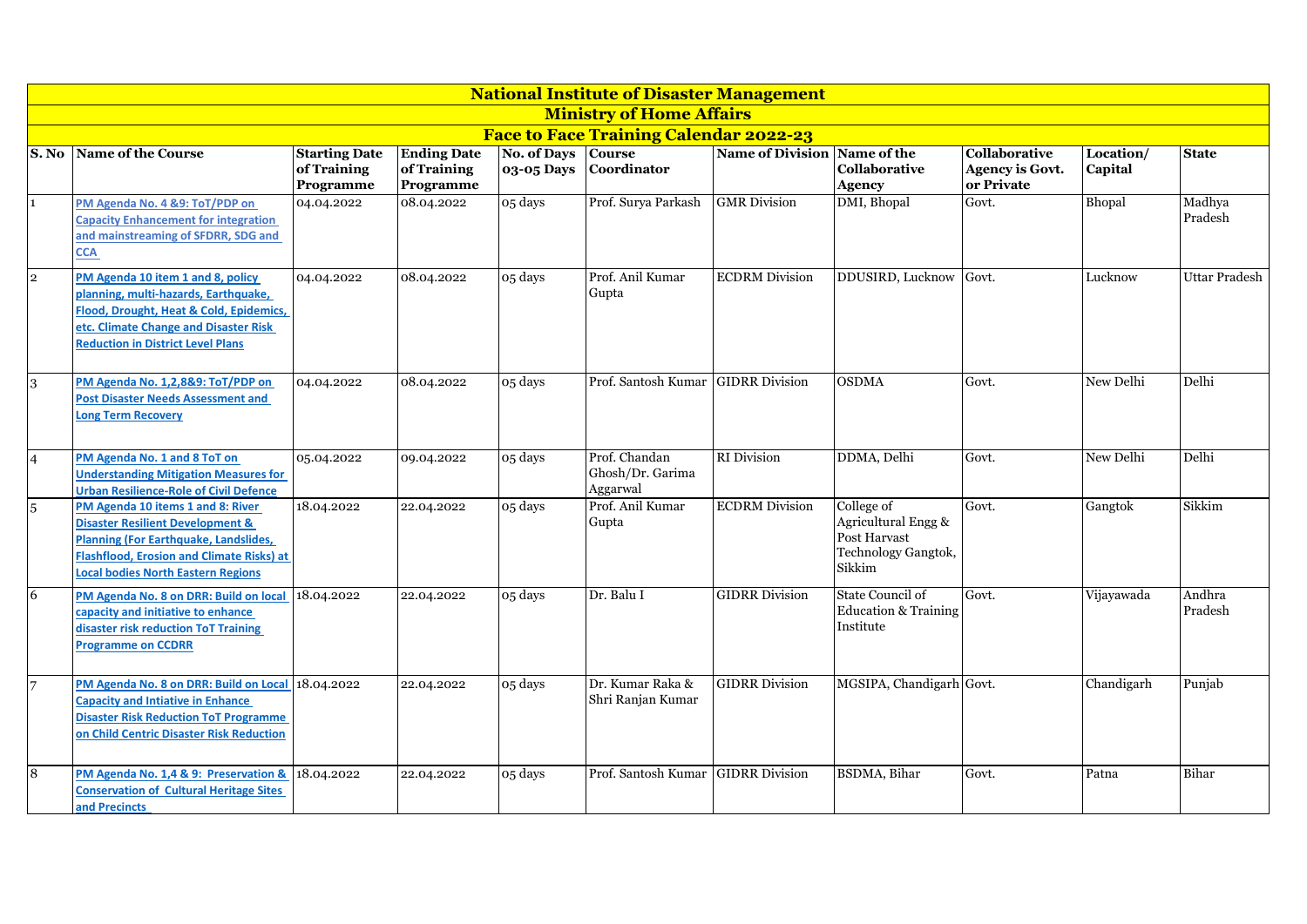|                | S. No Name of the Course                                                                                                                                                          | <b>Starting Date</b><br>of Training<br>Programme | <b>Ending Date</b><br>of Training<br>Programme | <b>No. of Days</b><br>03-05 Days | <b>Course</b><br>Coordinator          | Name of Division Name of the | <b>Collaborative</b><br><b>Agency</b>                                   | Collaborative<br><b>Agency is Govt.</b><br>or Private | Location/<br>Capital | <b>State</b>      |
|----------------|-----------------------------------------------------------------------------------------------------------------------------------------------------------------------------------|--------------------------------------------------|------------------------------------------------|----------------------------------|---------------------------------------|------------------------------|-------------------------------------------------------------------------|-------------------------------------------------------|----------------------|-------------------|
| $\overline{9}$ | PM Agenda No. 1,2,8 &9: ToT/PDP on<br><b>Post Disaster Needs Assessment for Long</b><br><b>Term Recovery</b>                                                                      | 25.04.2022                                       | 29.04.2022                                     | 05 days                          | Prof. Santosh Kumar                   | <b>GIDRR Division</b>        | NIDM, New Delhi                                                         | Govt.                                                 | New Delhi            | Delhi             |
| 10             | PM Agenda No. 8 on DRR: Build on local<br>capacity and initiative to enhance<br>disaster risk reduction ToT Training<br><b>Programme on CCDRR</b>                                 | 25.04.2022                                       | 29.04.2022                                     | 05 days                          | Dr.Kumar Raka &<br>Shri Ranjan Kumar  | <b>GIDRR Division</b>        | Sikkim State Disaster Govt.<br>Management<br>Authority                  |                                                       | Gangtok              | Sikkim            |
| 11             | PM Agenda No. 10: Incidental Response<br><b>System (IRS): Basic &amp; Intermediate</b>                                                                                            | 25.04.2022                                       | 29.04.2022                                     | 05 days                          | Shri Shekher<br>Chaturvedi            | <b>DR&amp;R</b> Division     | HCM-RIPA,<br>Rajasthan                                                  | Govt.                                                 | Jaipur               | Rajasthan         |
| 12             | <b>ToT/PDP on Post Disaster Needs</b><br><b>Assessment for Long Term Recovery</b>                                                                                                 | 09.05.2022                                       | 13.05.2022                                     | 05 days                          | Prof. Santosh Kumar                   | <b>GIDRR Division</b>        | MGSIPA, Punjab                                                          | Govt.                                                 | Chandigarh           | Punjab            |
| 13             | PM's 10 Point Agenda No-1,8 &9: ToT on 09.05.2022<br><b>Multi-hazard Risk Reduction and</b><br><b>Resilience with special emphasis on</b><br><b>Chemical &amp; Industrial DRR</b> |                                                  | 13.05.2022                                     | 05 days                          | Prof. Surya Parkash                   | <b>GMR</b> Division          | GVMC,<br>Vishakhapatnam                                                 | Govt.                                                 | Vishakhapatna<br>m   | Andhra<br>Pradesh |
| 14             | <b>TOT on School Safety</b>                                                                                                                                                       | 09.05.2022                                       | 13.05.2022                                     | 05 days                          | Dr. Ajinder Walia                     | <b>GIDRR</b> Division        | Vigyan Prasar, Noida                                                    | Govt.                                                 | Noida                | Uttar Pradesh     |
| 15             | <b>Incident Response System</b>                                                                                                                                                   | 17.05.2022                                       | 20.05.2022                                     | 04 days                          | Shri Shekher<br>Chaturvedi            | <b>DR&amp;R</b> Division     | <b>State Disaster</b><br>Management<br>Authority, Tamil<br>Nadu         | Govt.                                                 | Chennai              | Tamil Nadu        |
| 16             | Regional Capacity Buildings ToT Program 17.05.2022<br>for the academicians of South Region of<br><b>India on Inspiring the Minds for the</b><br><b>Disaster Risk Reduction</b>    |                                                  | 21.05.2022                                     | 05 days                          | Dr. Preeti Soni                       | <b>GIDRR</b> Division        | South Zone, NIRD,<br>Hyderabad                                          | Govt.                                                 | Hyderabad            | Telangana         |
| 17             | <b>Training Programme on Climate</b><br><b>Information for Disaster Resilient</b><br><b>Agriculture</b>                                                                           | 18.05.2022                                       | 20.05.2022                                     | 03 days                          | Prof. Anil Kumar<br>Gupta             | <b>ECDRM</b> Division        | ICAR-IISS, Bhopal<br>Madhya Pradesh                                     | Govt.                                                 | Bhopal               | Madhya<br>Pradesh |
| 18             | <b>Incidental Response System (IRS) for</b><br><b>Police</b>                                                                                                                      | 23.05.2022                                       | 27.05.2022                                     | 05 days                          | Shri Shekher<br>Chaturvedi            | <b>DR&amp;R</b> Division     | YASHADA, Pune                                                           | Govt.                                                 | Pune                 | Maharashtra       |
| 19             | <b>ToT Programme on Child Centric</b><br><b>Disaster Risk Reduction</b>                                                                                                           | 23.05.2022                                       | 27.05.2022                                     | 05 days                          | Dr. Balu I                            | <b>GIDRR Division</b>        | Dr. Merry Channa<br>Reddy Human<br>Resource<br>Development<br>Institute | Govt.                                                 | Hyderabad            | Telangana         |
| 20             | <b>Training of Trainers Programme on</b><br><b>Engaging Youth &amp; Adolescents in DRM &amp;</b><br><b>CCA</b>                                                                    | 23.05.2022                                       | 27.05.2022                                     | 05 days                          | Dr. Kumar Raka &<br>Shri Ranjan Kumar | <b>GIDRR Division</b>        | Central University of<br>South Bihar                                    | Govt.                                                 | Patna                | Bihar             |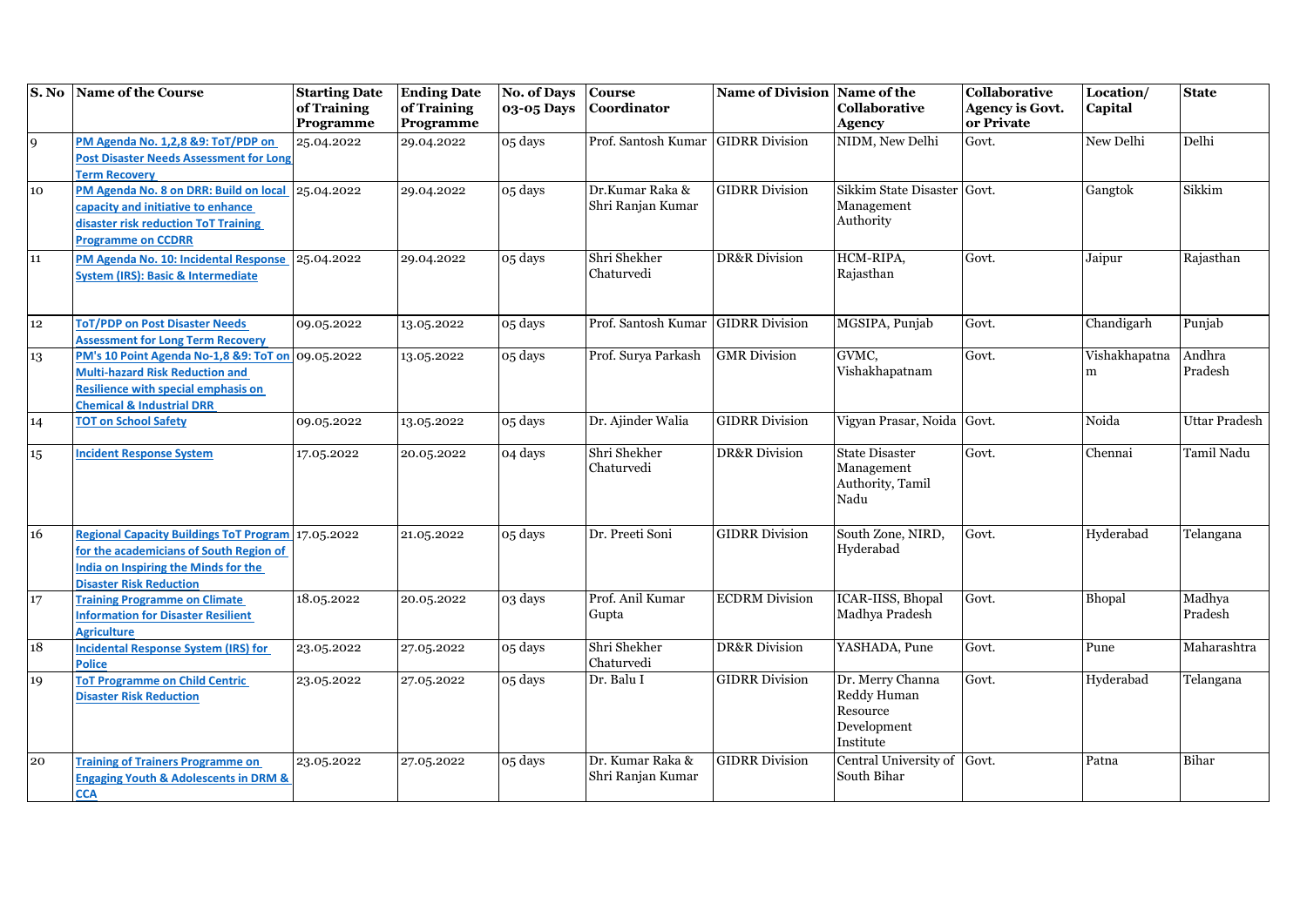| $\overline{\mathbf{S}}$ . No | <b>Name of the Course</b>                       | <b>Starting Date</b><br>of Training | <b>Ending Date</b><br>of Training | No. of Days<br>03-05 Days | <b>Course</b><br>Coordinator    | Name of Division Name of the     | <b>Collaborative</b>              | Collaborative<br><b>Agency is Govt.</b> | Location/<br>Capital | <b>State</b>         |
|------------------------------|-------------------------------------------------|-------------------------------------|-----------------------------------|---------------------------|---------------------------------|----------------------------------|-----------------------------------|-----------------------------------------|----------------------|----------------------|
|                              |                                                 | Programme                           | Programme                         |                           |                                 |                                  | <b>Agency</b>                     | or Private                              |                      |                      |
| 21                           | <b>ToT on Integration of Village Disaster</b>   | 25.05.2022                          | 27.05.2022                        | 03 days                   | Dr. Sushma Guleria              | <b>ECDRM</b> Division            | UIRD, Rudrapur,                   | Govt.                                   | Rudrapur             | Uttarakhand          |
|                              | <b>Management Plan with Gram Panchayat</b>      |                                     |                                   |                           |                                 |                                  | Uttarakhand                       |                                         |                      |                      |
|                              | (GPDP) PM Agenda 8 & 9                          |                                     |                                   |                           |                                 |                                  |                                   |                                         |                      |                      |
| 22                           | <b>Training Programme on "Disaster</b>          | 30.05.2022                          | 03.06.2022                        | 05 days                   | Prof. Surya Parkash             | <b>GMR</b> Division              | NSSTA Campus,                     | Govt.                                   | Noida                | <b>Uttar Pradesh</b> |
|                              | <b>Management</b>                               |                                     |                                   |                           |                                 |                                  | Greater Noida, UP                 |                                         |                      |                      |
| 23                           | PM Agenda No. 8 &9: Long Term                   | 30.05.2022                          | 03.06.2022                        | 05 days                   | Dr. Amir Ali Khan               | <b>RI</b> Division               | MSDMA, Meghalaya                  | Govt.                                   | Shillong             | Meghalaya            |
|                              | <b>Recovery and Reconstruction Strategies</b>   |                                     |                                   |                           |                                 |                                  |                                   |                                         |                      |                      |
| 24                           | <b>Training Programme on Urban Flood</b>        | 01.06.2022                          | 03.06.2022                        | 03 days                   | Dr. Rajnish Ranjan              | ECDRM/E-learning NIDM, New Delhi |                                   | Govt.                                   | New Delhi            | Delhi                |
|                              | <b>Management for Smart Cities</b>              |                                     |                                   |                           |                                 | Division                         |                                   |                                         |                      |                      |
|                              | <b>Coordinators (DM)</b>                        |                                     |                                   |                           |                                 |                                  |                                   |                                         |                      |                      |
| $\bf 25$                     | <b>Foundation Course on Public Health</b>       | 02.06.2022                          | 04.06.2022                        | 03 day                    | Prof. Surya Parkash             | <b>GMR</b> Division              | NCDC, Govt of India,              | Govt.                                   | Dehradun             | Uttarakhand          |
|                              | <b>Emergency, Disaster Preparedness and</b>     |                                     |                                   |                           |                                 |                                  | Govt. of Uttarakhand              |                                         |                      |                      |
|                              | <b>Response</b>                                 |                                     |                                   |                           |                                 |                                  |                                   |                                         |                      |                      |
| 26                           | <b>ToT on Comprehensive Disaster</b>            | 06.06.2022                          | 10.06.2022                        | 05 days                   | Shri Shekher                    | <b>DR&amp;R</b> Division         | Institute of Land and Govt.       |                                         | Trivandrum           | Kerala               |
|                              | <b>Management</b>                               |                                     |                                   |                           | Chaturvedi                      |                                  | Disaster                          |                                         |                      |                      |
|                              |                                                 |                                     |                                   |                           |                                 |                                  | Management,<br>Thiruvananthapuram |                                         |                      |                      |
|                              |                                                 |                                     |                                   |                           |                                 |                                  | Kerala                            |                                         |                      |                      |
|                              |                                                 |                                     |                                   |                           |                                 |                                  |                                   |                                         |                      |                      |
| 27                           | <b>ToT Programme on Child Centric</b>           | 06.06.2022                          | 10.06.2022                        | 05 days                   | Dr. Kumar Raka &                | <b>GIDRR Division</b>            | Administrative                    | Govt.                                   | Mysuru               | Karnataka            |
|                              | <b>Disaster Risk Reduction</b>                  |                                     |                                   |                           | Shri Ranjan Kumar               |                                  | Training Institute -              |                                         |                      |                      |
|                              |                                                 |                                     |                                   |                           |                                 |                                  | Mysuru                            |                                         |                      |                      |
| ${\bf 28}$                   | (TOT) Regional Programme for                    | 13.06.2022                          | 17.06.2022                        | 05 days                   | Dr. Preeti Soni                 | <b>GIDRR Division</b>            | North Region                      |                                         |                      |                      |
|                              | Capacity Building to Strengthen                 |                                     |                                   |                           |                                 |                                  |                                   |                                         |                      |                      |
|                              | Academicians on Responsive Disaster             |                                     |                                   |                           |                                 |                                  |                                   |                                         |                      |                      |
|                              | Risk Reduction (Foundation Course               |                                     |                                   |                           |                                 |                                  |                                   |                                         |                      |                      |
|                              | Curriculum)                                     |                                     |                                   |                           |                                 |                                  |                                   |                                         |                      |                      |
| 29                           | PM Agenda No. 1, 4 & 8: Safe Hill Area          | 15.06.2022                          | 17.06.2022                        | 03 days                   | Dr. Amir Ali Khan               | <b>RI</b> Division               | Himachal Pradesh                  | Govt.                                   | Shimla               | Himachal             |
|                              | <b>Development</b>                              |                                     |                                   |                           |                                 |                                  | Council for Science,              |                                         |                      | Pradesh              |
|                              |                                                 |                                     |                                   |                           |                                 |                                  | Technology and<br>Environment     |                                         |                      |                      |
|                              |                                                 |                                     |                                   |                           |                                 |                                  | (HIMCOSTE)                        |                                         |                      |                      |
| 30                           | PM Agenda No. 4 and 1: ToT Programme 15.06.2022 |                                     | 17.06.2022                        | 03 days                   | Dr. Garima Aggarwal RI Division |                                  | Himachal Pradesh                  | Govt.                                   | Shimla               | Himachal             |
|                              | on Forest Fire Risk Mitigation                  |                                     |                                   |                           |                                 |                                  | <b>Institute of Public</b>        |                                         |                      | Pradesh              |
|                              |                                                 |                                     |                                   |                           |                                 |                                  | Administration                    |                                         |                      |                      |
| 31                           | <b>ToT Programme on Child Centric</b>           | 20.06.2022                          | 24.06.2022                        | 05 days                   | Dr. Kumar Raka &                | <b>GIDRR Division</b>            | <b>School Education</b>           | Govt.                                   | Pondicherry          | Puducherry           |
|                              | <b>Disaster Risk Reduction</b>                  |                                     |                                   |                           | Dr. Balu I                      |                                  | Department.,                      |                                         |                      |                      |
|                              |                                                 |                                     |                                   |                           |                                 |                                  | Pondicherry                       |                                         |                      |                      |
| 32                           | <b>Community Based Disaster Risk</b>            | 20.06.2022                          | 24.06.2022                        | 05 days                   | Dr. Ajinder Walia               | <b>GIDRR Division</b>            | ATI, Nainital                     | Govt.                                   | Nainital             | Uttarakhand          |
|                              | <b>Management</b>                               |                                     |                                   |                           |                                 |                                  |                                   |                                         |                      |                      |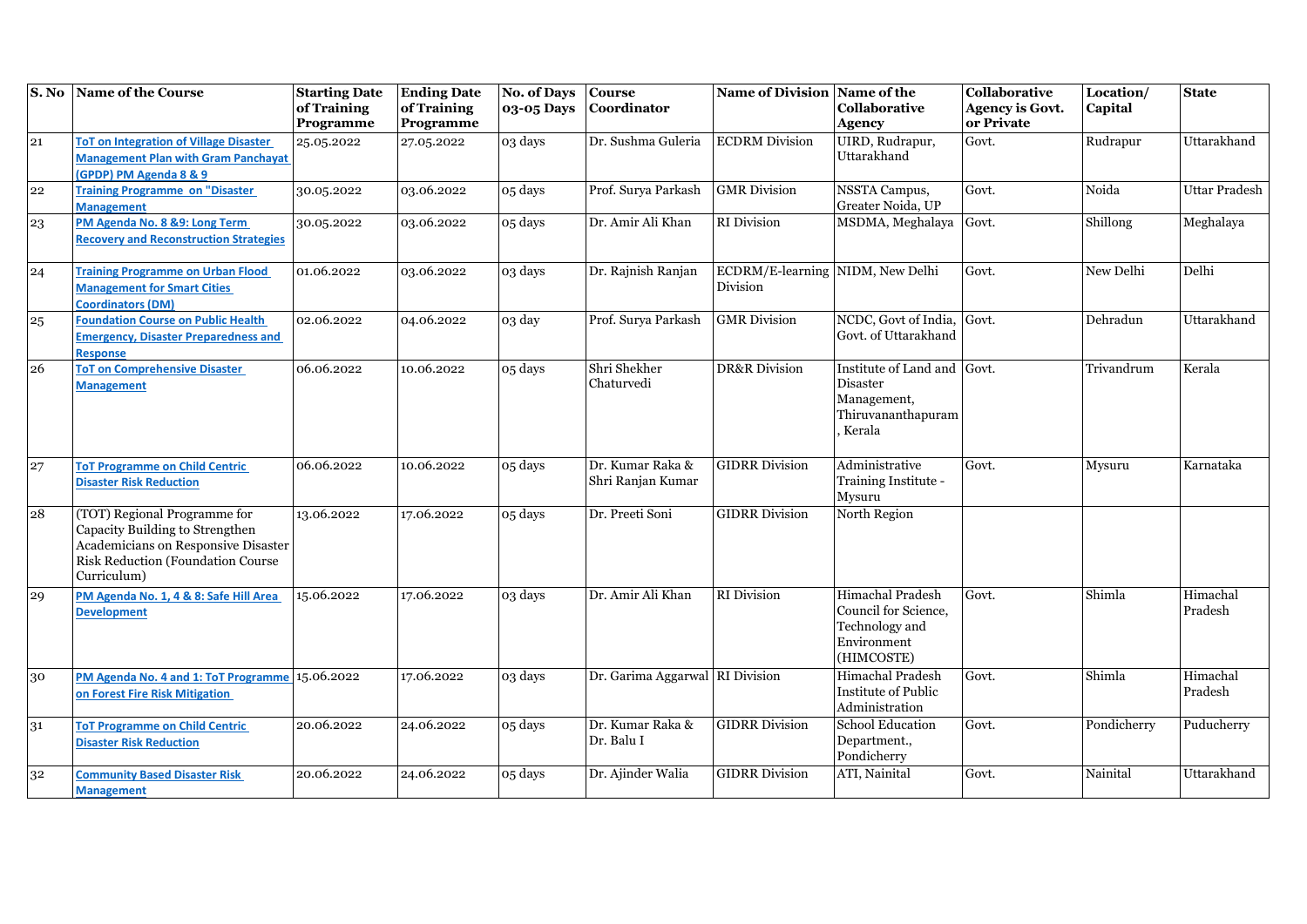| S. No | <b>Name of the Course</b>                                                                                                                                                                                                                                                                                     | <b>Starting Date</b><br>of Training | <b>Ending Date</b><br>of Training | <b>No. of Days</b><br>03-05 Days | <b>Course</b><br>Coordinator          | Name of Division Name of the | Collaborative                                                                                                                      | Collaborative<br><b>Agency is Govt.</b> | Location/<br>Capital | <b>State</b>                                  |
|-------|---------------------------------------------------------------------------------------------------------------------------------------------------------------------------------------------------------------------------------------------------------------------------------------------------------------|-------------------------------------|-----------------------------------|----------------------------------|---------------------------------------|------------------------------|------------------------------------------------------------------------------------------------------------------------------------|-----------------------------------------|----------------------|-----------------------------------------------|
|       |                                                                                                                                                                                                                                                                                                               | Programme                           | Programme                         |                                  |                                       |                              | <b>Agency</b>                                                                                                                      | or Private                              |                      |                                               |
| 33    | PM Agenda No-1,5,8 & 9: ToT/PDP/FDP<br>on Addressing Disaster and Climate<br><b>Change Issues for Safer Sustainable Hill</b><br><b>Area Development covering Forest Fires,</b><br>Landslides, Avalanches, Lightning,<br><b>Earthquakes, Cloudburst, Floods,</b><br><b>Droughts and Extreme Weather Events</b> | 22.06.2022                          | 24.06.2022                        | $\overline{0}3$ days             | Prof. Surya Parkash                   | <b>GMR</b> Division          | FRI Dehradun                                                                                                                       | Govt.                                   | Dehradun             | Uttarakhand                                   |
| 34    | Training Programme on Basics of DM 27.06.2022<br>with focus on Preparations of DM<br>Plan & Business Continuity                                                                                                                                                                                               |                                     | 29.06.2022                        | 03 days                          | Dr. Sushma Guleria                    | <b>ECDRM</b> Division        | National Vocational<br>Training Institute for<br>Women (NVTI),<br>Ministry of Skill<br>Development &<br>Entrepreneurship,<br>Noida | Govt.                                   | Noida                | <b>Uttar Pradesh</b>                          |
| 35    | ToT/PDP on Urban Flooding and<br>Mitigation                                                                                                                                                                                                                                                                   | 04.07.2022                          | 08.07.2022                        | 05 days                          | Prof. Santosh Kumar                   | <b>GIDRR</b> Division        | Netaji Subhash<br>Administrative<br>Training Institute,<br>Government of West<br>Bengal                                            | Govt.                                   | Kolkata              | <b>West Bengal</b>                            |
| 36    | Technical Support to States:<br>Addressing Child Centric<br>Vulnerability, Enhancing Capacity &<br><b>Promoting Resilience</b>                                                                                                                                                                                | 04.07.2022                          | 08.07.2022                        | 05 days                          | Dr. Kumar Raka &<br>Shri Ranjan Kumar | <b>GIDRR</b> Division        | <b>SCERT Jammu &amp;</b><br>Kashmir                                                                                                | Govt.                                   | Jammu                | Jammu &<br>Kashmir                            |
| 37    | PM's 10 Point Agenda No-1,5,8<br>&9:Training Programme on Disaster<br>Management with focus on Floods,<br>Droughts, Lightning, Cloudburst,<br>Landslides and Earthquakes                                                                                                                                      | 04.07.2022                          | 08.07.2022                        | 05 days                          | Prof. Surya Parkash                   | <b>GMR</b> Division          | SDMA, Assam                                                                                                                        | Govt.                                   | Guwahati             | Assam                                         |
| 38    | Training of Trainers Programme on<br>School Safety                                                                                                                                                                                                                                                            | 11.07.2022                          | 15.07.2022                        | 05 days                          | Dr. Kumar Raka &<br>Shri Ranjan Kumar | <b>GIDRR</b> Division        | Uttarakhand<br><b>Institute of Rural</b><br>Development &<br>Panchayati Raj<br>(UIRDPR)                                            | Govt.                                   | Nainital             | Uttarakhand                                   |
| 39    | PM Agenda No. 1,7,8 & 9: FDP on<br><b>Disaster Resilient Healthcare</b><br><b>Infrastructure</b>                                                                                                                                                                                                              | 11.07.2022                          | 15.07.2022                        | 05 days                          | Dr. Amir Ali Khan                     | <b>RI</b> Division           | SPA, Delhi                                                                                                                         | Govt.                                   | New Delhi            | Delhi                                         |
| 40    | PM Agenda No. 1& 8: ToT: On-site<br>Nature-based Landslides Mitigation<br>Measures (along national Highways) -<br>SAR based early warning                                                                                                                                                                     | 12.07.2022                          | 14.07.2022                        | 03 days                          | Prof. Chandan Ghosh RI Division       |                              | Tejpur-Assam unit of Govt.<br><b>DGRE</b> (Erstwhile<br>DTRL & SASSE),<br>Ministry of Defence                                      |                                         | Tejpur/Tawang        | Assam/Aruna<br>chal Pradesh<br>(Tawang Dist.) |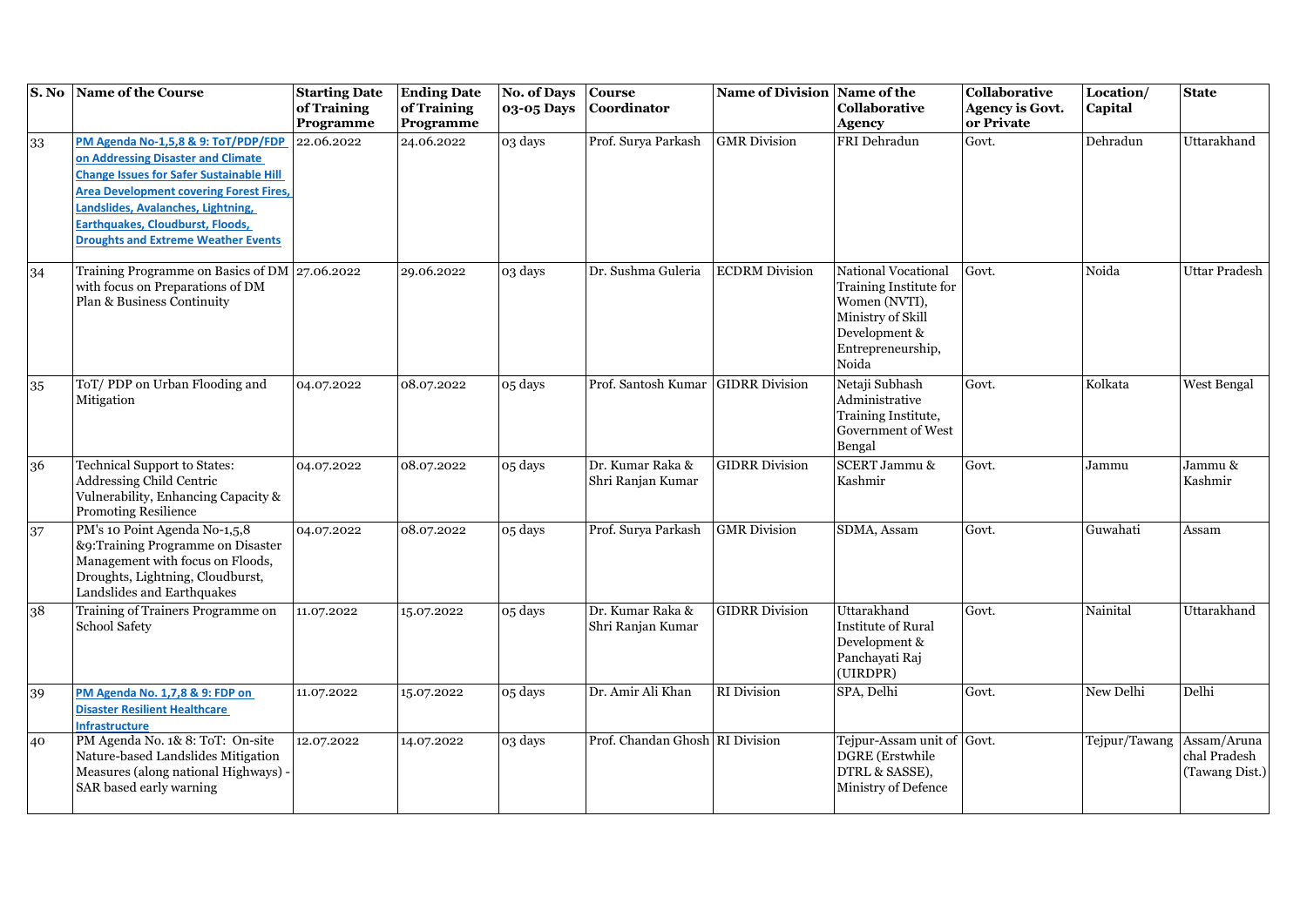| S. No          | Name of the Course                                                                                                             | <b>Starting Date</b><br>of Training<br>Programme | <b>Ending Date</b><br>of Training<br>Programme | <b>No. of Days</b><br>03-05 Days | <b>Course</b><br>Coordinator          | Name of Division Name of the | Collaborative<br><b>Agency</b>                                       | Collaborative<br><b>Agency is Govt.</b><br>or Private | Location/<br>Capital | <b>State</b>        |
|----------------|--------------------------------------------------------------------------------------------------------------------------------|--------------------------------------------------|------------------------------------------------|----------------------------------|---------------------------------------|------------------------------|----------------------------------------------------------------------|-------------------------------------------------------|----------------------|---------------------|
| 41             | PM Agenda No. 1: ToT Programme on 18.07.2022<br>Perspective DM Plan for Industrial<br>Areas/Urban Risk Mitigation              |                                                  | 20.07.2022                                     | 03 days                          | Dr. Garima Aggarwal RI Division       |                              | DDMA/DCD/DSIID                                                       | Govt.                                                 | New Delhi            | Delhi               |
| 42             | Training Programme on Children in<br>Disasters and Emergency                                                                   | 18.07.2022                                       | 22.07.2022                                     | 05 days                          | Dr. Kumar Raka &<br>Dr. Balu I        | <b>GIDRR</b> Division        | Ladakh University                                                    | Govt.                                                 | Leh                  | Ladakh              |
| 43             | TOT on Gender and Disaster<br>Management                                                                                       | 19.07.2022                                       | 21.07.2022                                     | 03 days                          | Dr. Ajinder Walia                     | <b>GIDRR</b> Division        | DMI, Bhopal                                                          | Govt.                                                 | Bhopal               | Madhya<br>Pradesh   |
| 44             | ToT on Integration of DRR into Gram 20.07.2022<br>Panchayat Development Plan (GPDP)<br>PM Agenda 8 & 9                         |                                                  | 24.07.2022                                     | 05 days                          | Dr. Sushma Guleria                    | <b>ECDRM</b> Division        | HIPA, Gurugram,<br>Haryana                                           | Govt.                                                 | Gurugram             | Haryana             |
| 45             | Training of Trainers Programme on<br>Engaging Youth & Adolescents in<br><b>DRM &amp; CCA</b>                                   | 25.07.2022                                       | 29.07.2022                                     | 05 days                          | Dr.Balu I & Shri<br>Ranjan Kumar      | <b>GIDRR Division</b>        | Himachal Pradesh<br>Institute of Public<br>Administration<br>(hpipa) | Govt.                                                 | Shimla               | Himachal<br>Pradesh |
| 46             | National Level ToT on Agriculture,<br>Food Security and DRR                                                                    | 27.07.2022                                       | 29.07.2022                                     | 03 days                          | Prof. Anil Kumar<br>Gupta             | <b>ECDRM</b> Division        | ISEC Bengaluru,<br>Karnataka                                         | Govt.                                                 | Bengaluru            | Karnataka           |
| 47             | PM Agenda No. 1 & 9: ToT on<br><b>Community Based Earthquake Risk</b><br>Reduction in Urban Context                            | July, 2022                                       | July, 2022                                     |                                  | Dr. Amir Ali Khan                     | <b>RI</b> Division           | Vigyan Prasar, Delhi Govt.                                           |                                                       | New Delhi            | Delhi               |
| 48             | PM's 10 Point Agenda No-1,2,7,8 &9:<br>Training on Coastal DRR&R with<br>focus on Cyclones, Floods, Droughts<br>and Landslides | 01.08.2022                                       | 05.08.2022                                     | 05 days                          | Prof. Surya Parkash                   | <b>GMR</b> Division          | SDMA, West Bengal                                                    | Govt.                                                 | Kolkata              | <b>West Bengal</b>  |
| 49             | Technical Support to States:<br>Addressing Child Centric<br>Vulnerability, Enhancing Capacity &<br><b>Promoting Resilience</b> | 01.08.2022                                       | 05.08.2022                                     | 05 days                          | Dr. Kumar Raka &<br>Dr. Balu I        | <b>GIDRR Division</b>        | Institute of Land and Govt.<br>Disaster<br>Management                |                                                       | Trivandrum           | Kerala              |
| 50             | PM Agenda No. 4,5 & 6: Disaster Risk 01.08.2022<br>Reduction                                                                   |                                                  | 05.08.2022                                     | 05 days                          | Dr. Amir Ali Khan                     | RI Division                  | <b>JMI</b> , New Delhi                                               | Govt.                                                 | New Delhi            | Delhi               |
| 51             | Training Programme on Children in<br>Disasters and Emergency                                                                   | 08.08.2022                                       | 12.08.2022                                     | 05 days                          | Dr. Kumar Raka &<br>Shri Ranjan Kumar | <b>GIDRR Division</b>        | YASHADA, Pune                                                        | Govt.                                                 | Pune                 | Maharashtra         |
| 5 <sup>2</sup> | TOT on Psychosocial Care in Disaster 16.08.2022<br>Management                                                                  |                                                  | 18.08.2022                                     | 03 days                          | Dr. Ajinder Walia                     | <b>GIDRR Division</b>        | Meghalaya State<br>Disaster<br>Management<br>Authority, Shillong     | Govt.                                                 | Shillong             | Meghalaya           |
| 53             | ToT on Panchayati Raj and Rural<br>Development                                                                                 | 22.08.2022                                       | 24.08.2022                                     | 03 days                          | Prof. Anil Kumar<br>Gupta             | <b>ECDRM</b> Division        | SIRD, Jabalpur, M.P. Govt.                                           |                                                       | Jabalpur             | Madhya<br>Pradesh   |
| 54             | ToT/PDP on Post Disaster Needs<br>Assessment for Long Term Recovery                                                            | 22.08.2022                                       | 26.08.2022                                     | 05 days                          | Prof. Santosh Kumar                   | <b>GIDRR</b> Division        | CDM, ATI, Mysuru                                                     | Govt.                                                 | Mysuru               | Karnataka           |
| 55             | Disaster Management for PNB<br>Officials                                                                                       | 22.08.2022                                       | 26.08.2022                                     | 05 days                          | Shri Shekher<br>Chaturvedi            | <b>DR&amp;R</b> Division     | NIDM, New Delhi                                                      | Govt.                                                 | New Delhi            | Delhi               |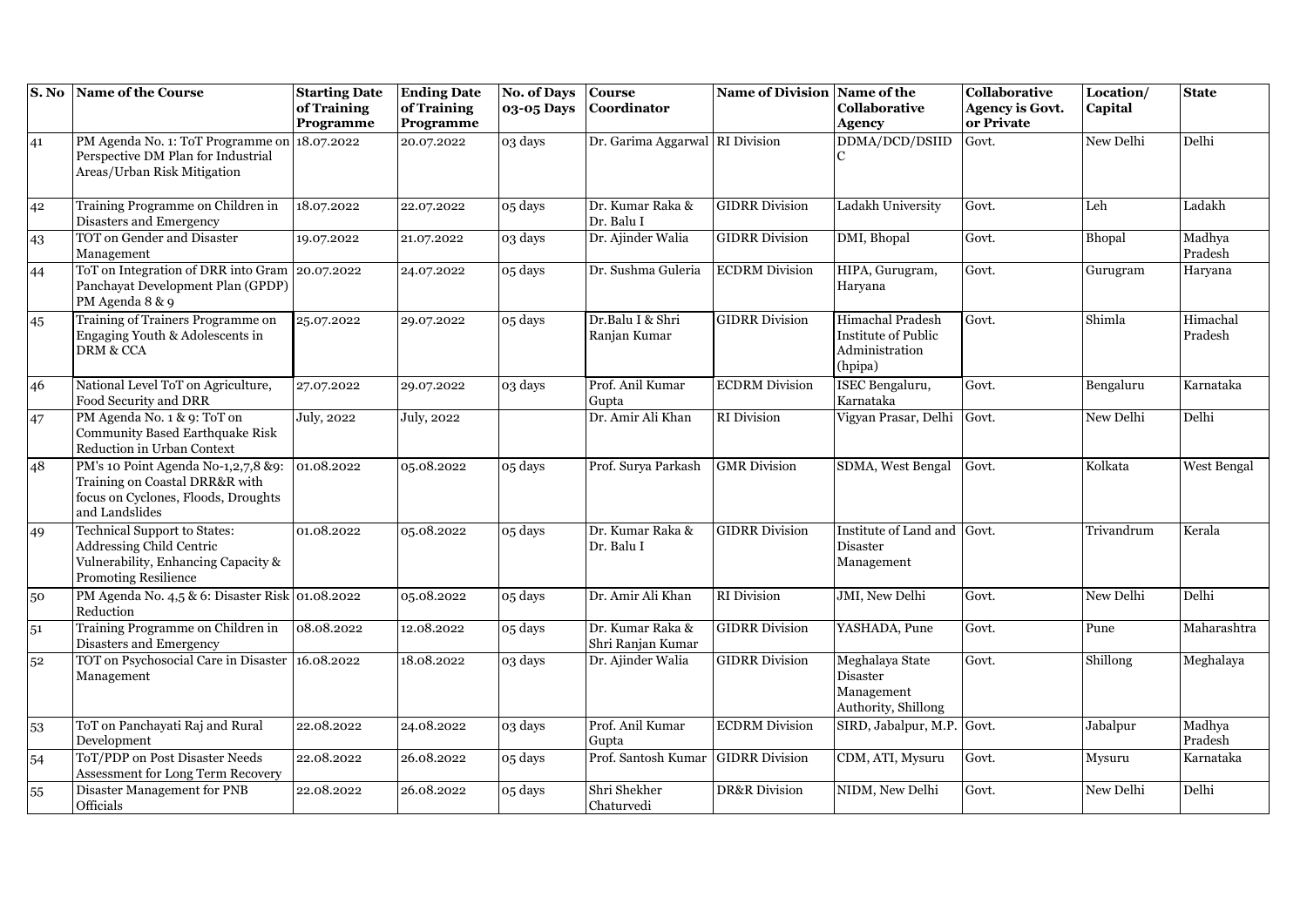| S. No | Name of the Course                                                                                                                                                 | <b>Starting Date</b><br>of Training<br>Programme | <b>Ending Date</b><br>of Training<br>Programme | <b>No. of Days</b><br>03-05 Days | <b>Course</b><br>Coordinator          | Name of Division Name of the | Collaborative<br><b>Agency</b>                                                                                 | <b>Collaborative</b><br><b>Agency is Govt.</b><br>or Private | Location/<br>Capital | <b>State</b> |
|-------|--------------------------------------------------------------------------------------------------------------------------------------------------------------------|--------------------------------------------------|------------------------------------------------|----------------------------------|---------------------------------------|------------------------------|----------------------------------------------------------------------------------------------------------------|--------------------------------------------------------------|----------------------|--------------|
| 56    | (TOT) Regional Programme for<br>Capacity Building to Strengthen<br>Academicians on Responsive Disaster<br><b>Risk Reduction (Foundation Course)</b><br>Curriculum) | 22.08.2022                                       | 26.08.2022                                     | 05 days                          | Dr. Preeti Soni                       | <b>GIDRR Division</b>        | North - East Region                                                                                            |                                                              |                      |              |
| 57    | ToT Programme on Engaging Youth & 22.08.2022<br>Adolescents in DRM & CCA                                                                                           |                                                  | 26.08.2022                                     | 05 days                          | Dr. Balu I & Shri<br>Ranjan Kumar     | <b>GIDRR Division</b>        | Central University of Govt.<br>Tamil Nadu                                                                      |                                                              | Trivandrum           | Kerala       |
| 58    | ToT: Basics of Disaster Management/ 22.08.2022<br>Integration of DRR in Education<br>Sector PM Agenda 1                                                            |                                                  | 26.08.2022                                     | 05 days                          | Dr. Sushma Guleria                    | <b>ECDRM</b> Division        | National Institute of<br><b>Education Planning</b><br>and Administration<br>(NIEPA), New Delhi                 | Govt.                                                        | New Delhi            | Delhi        |
| 59    | PM Agenda No. 1 and 8: Urban Risk<br>Mitigation/Hospital DM Plan                                                                                                   | 22.08.2022                                       | 26.08.2022                                     | 05 days                          | Dr. Garima Aggarwal RI Division       |                              | J&K Institute of<br>Management, Public<br>Administration &<br>Rural Development/<br>JK IIPA / Goa              | Govt.                                                        |                      |              |
| 60    | PM Agenda No. 1 and 8: ToT: Rapid<br>Visual Screening of built up Facilities<br>& Earthquake Requalification's<br>Assessment                                       | 23.08.2022                                       | 25.08.2022                                     | 03 days                          | Prof. Chandan Ghosh RI Division       |                              | Tripura State<br><b>Disaster</b><br>Management<br>Authority/Agartala<br>PWD/Institute of<br>Engineers, Tripura | Govt.                                                        | Agartala             | Tripura      |
| 61    | PM Agenda No. 1,3 & 6: Faculty<br>Development Programme for Disaster<br>Management                                                                                 | August, 2022                                     | <b>August, 2022</b>                            |                                  | Dr. Amir Ali Khan                     | <b>RI</b> Division           | MGSIPA, Chandigarh Govt.                                                                                       |                                                              | Chandigarh           | Punjab       |
| 62    | PM's 10 Point Agenda No-1,7,8 &9:<br>Training Programme on Disaster<br>Management with focus on Chemical<br>and Industrial DRR&R                                   | 05.09.2022                                       | 09.09.2022                                     | 05 days                          | Prof. Surya Parkash                   | <b>GMR</b> Division          | Gujarat Institute of<br><b>Disaster</b><br>Management,<br>Gujarat                                              | Govt.                                                        | Ahmedabad            | Gujarat      |
| 63    | ToT/PDP on Post Disaster Needs<br>Assessment for Long Term Recovery                                                                                                | 12.09.2022                                       | 16.09.2022                                     | 05 days                          | Prof. Santosh Kumar GIDRR Division    |                              | <b>BSDMA</b> , Bihar                                                                                           | Govt.                                                        | Patna                | Bihar        |
| 64    | Technical Support to States:<br>Addressing Child Centric<br>Vulnerability, Enhancing Capacity &<br><b>Promoting Resilience</b>                                     | 12.09.2022                                       | 16.09.2022                                     | 05 days                          | Dr. Kumar Raka &<br>Shri Ranjan Kumar | <b>GIDRR</b> Division        | State Institute of<br>Public<br>Administration and<br>Rural<br>Development(SIPAR<br>D), Tripura                | Govt.                                                        | Agarthala            | Tripura      |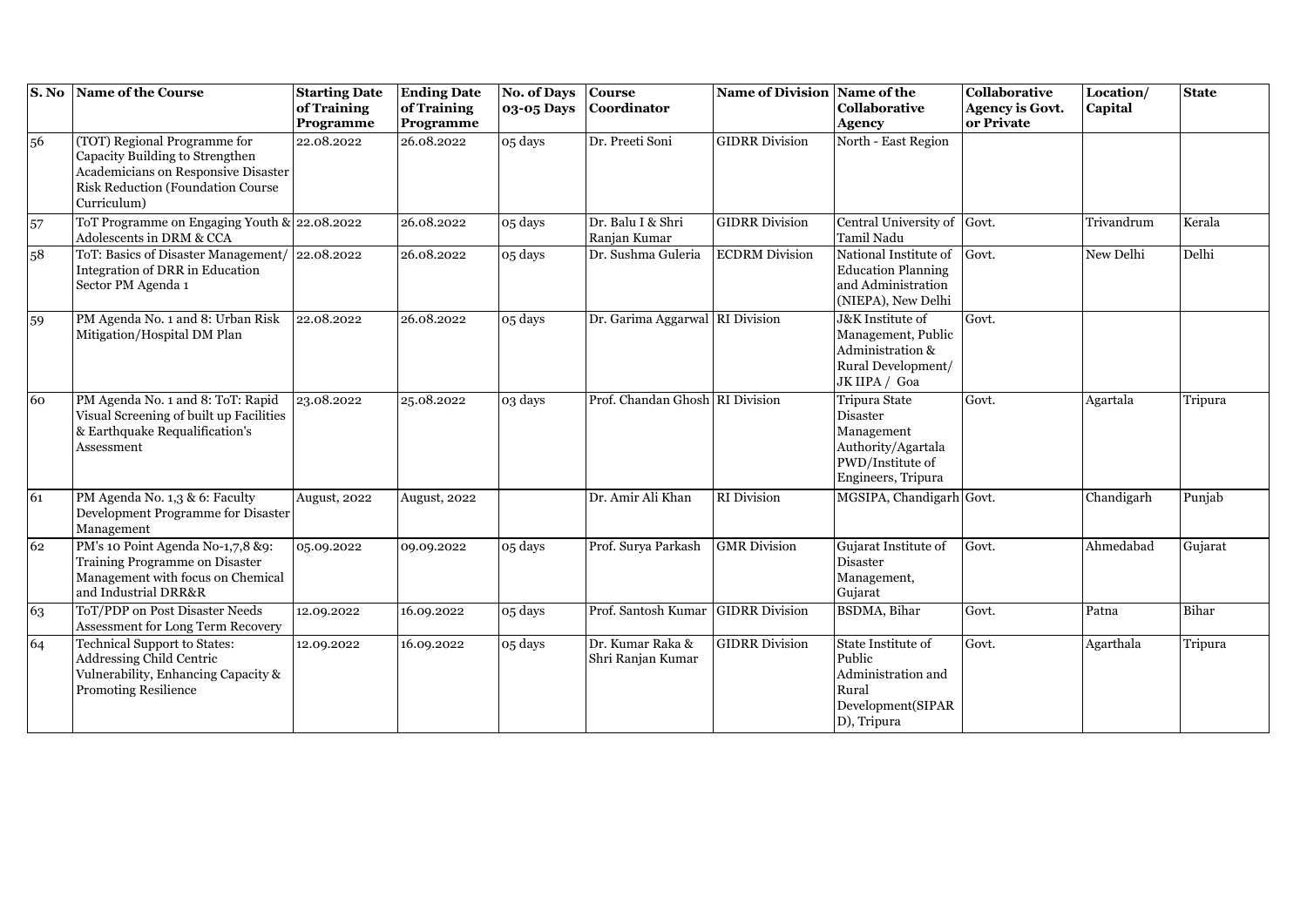|                 | S. No Name of the Course                                                                                                                          | <b>Starting Date</b><br>of Training<br>Programme | <b>Ending Date</b><br>of Training<br>Programme | <b>No. of Days</b><br>03-05 Days | <b>Course</b><br>Coordinator          | Name of Division Name of the | <b>Collaborative</b><br><b>Agency</b>                                                                              | Collaborative<br><b>Agency is Govt.</b><br>or Private | Location/<br>Capital | <b>State</b>       |
|-----------------|---------------------------------------------------------------------------------------------------------------------------------------------------|--------------------------------------------------|------------------------------------------------|----------------------------------|---------------------------------------|------------------------------|--------------------------------------------------------------------------------------------------------------------|-------------------------------------------------------|----------------------|--------------------|
| 65              | Formulation of School Disaster<br>Management Plan                                                                                                 | 12.09.2022                                       | 16.09.2022                                     | 05 days                          | Shri Shekher<br>Chaturvedi            | <b>DR&amp;R</b> Division     | Jammu & Kashmir<br>Institute of<br>Management, Public<br>Administration and<br>Rural Development,<br>Srinagar, J&K | Govt.                                                 | Srinagar             | Jammu &<br>Kashmir |
| 66              | ToT on Integration of DRR into Gram   12.09.2022<br>Panchayat Development Plan (GPDP)<br>PM Agenda 8 & 9                                          |                                                  | 16.09.2022                                     | 05 days                          | Dr. Sushma Guleria                    | <b>ECDRM</b> Division        | DDUSIRD, Uttar<br>Pradesh                                                                                          | Govt.                                                 | Lucknow              | Uttar Pradesh      |
| 67              | Regional Level ToT on CCA-DRR<br>Mainstreaming into City Plans                                                                                    | 12.09.2022                                       | 16.09.2022                                     | 05 days                          | Prof. Anil Kumar<br>Gupta             | <b>ECDRM</b> Division        | MGSIPA,<br>Chandigarh, Punjab                                                                                      | Govt.                                                 | Chandigarh           | Punjab             |
| 68              | PM's 10 Point Agenda No-1,4 & 8:<br>Enhancing Coastal Resilience for<br>DRR and CCA through Land use<br>Planning and Green-Gray<br>Infrastructure | 19.09.2022                                       | 23.09.2022                                     | 05 days                          | Prof. Surya Parkash                   | <b>GMR</b> Division          | Administrative<br>Training Institute,<br>Mysuru                                                                    | Govt.                                                 | Mysuru               | Karnataka          |
| 69              | PM Agenda No. 1 and 8: ToT<br>Programme on District Disaster<br><b>Management Plans</b>                                                           | 19.09.2022                                       | 23.09.2022                                     | 05 days                          | Dr. Garima Aggarwal RI Division       |                              | HCM-RIPA,<br>Rajasthan                                                                                             | Govt.                                                 | Jaipur               | Rajasthan          |
| 70              | Training Programme on Children in<br>Disasters and Emergency                                                                                      | 19.09.2022                                       | 23.09.2022                                     | 05 days                          | Dr. Kumar Raka &<br>Dr. Balu I        | <b>GIDRR Division</b>        | MPISSR, Ujjain                                                                                                     | Govt.                                                 | Ujjain               | Madhya<br>Pradesh  |
| $\overline{71}$ | Training Programme on IRS: Basic &<br>Intermediate                                                                                                | 26.09.2022                                       | 30.09.2022                                     | 05 days                          | Shri Shekher<br>Chaturvedi            | <b>DR&amp;R</b> Division     | Institute of Land and<br>Disaster<br>Management,<br>Thiruvananthapuram<br>Kerala                                   | Govt.                                                 | Trivandrum           | Kerala             |
| 72              | ToT Programme on Engaging Youth & 26.09.2022<br>Adolescents in DRM & CCA                                                                          |                                                  | 30.09.2022                                     | 05 days                          | Dr. Kumar Raka &<br>Dr. Balu I        | <b>GIDRR</b> Division        | University of<br>Kashmir                                                                                           | Govt.                                                 | Srinagar             | Jammu &<br>Kashmir |
| 73              | Post Disaster Stress Management for<br><b>First Responders of Disasters</b>                                                                       | 27.09.2022                                       | 29.09.2022                                     | 03 days                          | Dr. Ajinder Walia                     | <b>GIDRR</b> Division        | Bangalore University, Govt.<br>Karnataka                                                                           |                                                       | Bangalore            | Karnataka          |
| 74              | PM Agenda No.5,7,8 & 9: ToT on<br>Disaster Resilient Infrastructure                                                                               | September, 2022                                  | September,<br>2022                             |                                  | Dr. Amir Ali Khan                     | <b>RI</b> Division           | ATI, Mysuru                                                                                                        | Govt.                                                 | Mysuru               | Karnataka          |
| 75              | ToT/PDP on Post Disaster Needs<br>Assessment for Long Term Recovery                                                                               | 10.10.2022                                       | 14.10.2022                                     | 05 days                          | Prof. Santosh Kumar                   | <b>GIDRR</b> Division        | <b>J&amp;K IMPARD</b> , Main<br>campus Srinagar                                                                    | Govt.                                                 | Srinagar             | Jammu &<br>Kashmir |
| 76              | <b>Technical Support to States:</b><br>Addressing Child Centric<br>Vulnerability, Enhancing Capacity &<br><b>Promoting Resilience</b>             | 10.10.2022                                       | 14.10.2022                                     | 05 days                          | Dr. Kumar Raka &<br>Shri Ranjan Kumar | <b>GIDRR Division</b>        | Mahatma Gandhi<br>State Institute of<br>Public<br>Administration                                                   | Govt.                                                 | Chandigarh           | Punjab             |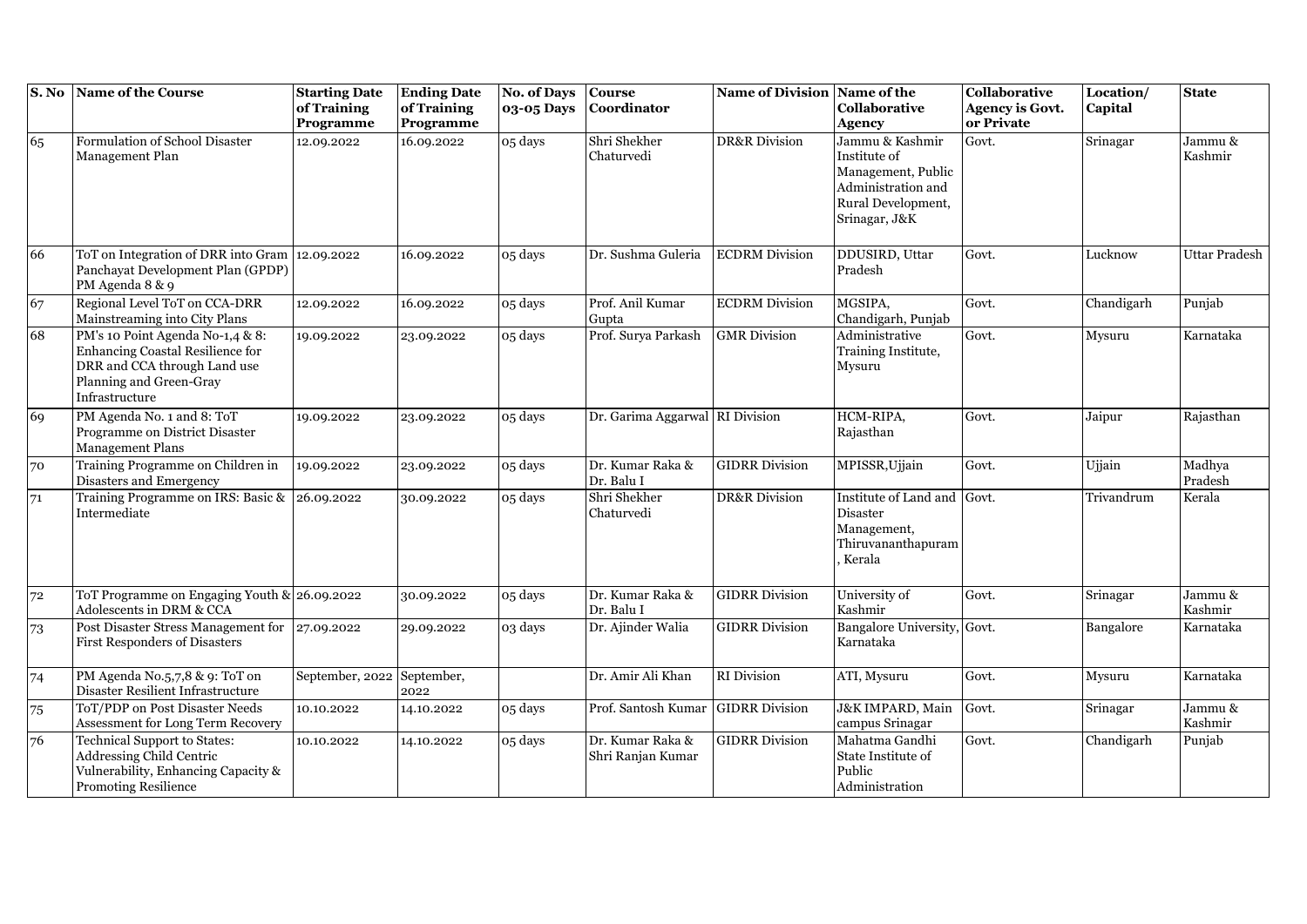| S. No | Name of the Course                                                                                                                           | <b>Starting Date</b><br>of Training | <b>Ending Date</b><br>of Training | <b>No. of Days</b><br>03-05 Days | <b>Course</b><br>Coordinator          | Name of Division Name of the | Collaborative                                                                                       | Collaborative<br><b>Agency is Govt.</b> | Location/<br>Capital | <b>State</b>       |
|-------|----------------------------------------------------------------------------------------------------------------------------------------------|-------------------------------------|-----------------------------------|----------------------------------|---------------------------------------|------------------------------|-----------------------------------------------------------------------------------------------------|-----------------------------------------|----------------------|--------------------|
|       |                                                                                                                                              | Programme                           | Programme                         |                                  |                                       |                              | <b>Agency</b>                                                                                       | or Private                              |                      |                    |
| 77    | PM Agenda 8 & 9 National ToT on<br>Integration of DRR & CCA into<br>Rural Development Plan (GPDP)                                            | 10.10.2022                          | 14.10.2022                        | 05 days                          | Dr. Sushma Guleria                    | <b>ECDRM</b> Division        | NIRDPR, New Delhi                                                                                   | Govt.                                   | New delhi            | Delhi              |
| 78    | PM's 10 Point Agenda No-4,5,8 &9:<br>Training Programme on Forest Fire<br><b>Risk Reduction and Resilience</b>                               | 11.10.2022                          | 13.10.2022                        | 03 days                          | Prof. Surya Parkash                   | <b>GMR</b> Division          | <b>FRI</b> Coimbatore                                                                               | Govt.                                   | Coimbatore           | Tamil Nadu         |
| 79    | Training of Trainers Programme on<br>School Safety                                                                                           | 17.10.2022                          | 21.10.2022                        | 05 days                          | Dr. Balu I                            | <b>GIDRR Division</b>        | ATI, Odisha                                                                                         | Govt.                                   | Bhubaneswar          | Odisha             |
| 80    | ToT Programme on Engaging Youth & 17.10.2022<br>Adolescents in DRM & CCA                                                                     |                                     | 21.10.2022                        | 05 days                          | Dr. Kumar Raka &<br>Shri Ranjan Kumar | <b>GIDRR</b> Division        | SDMA, Assam                                                                                         | Govt.                                   | Guwahati             | Assam              |
| 81    | ToT on Forestry Sector and Disaster<br>Management                                                                                            | 17.10.2022                          | 21.10.2022                        | 05 days                          | Prof. Anil Kumar<br>Gupta             | <b>ECDRM</b> Division        | TFRI, Jabalpur, M.P.                                                                                | Govt.                                   | Jabalpur             | Madhya<br>Pradesh  |
| 82    | PM Agenda No. 1 ToT Programme on 17.10.2022<br>Mainstreaming Disaster Resilience<br>Measures into Development Planning                       |                                     | 21.10.2022                        | 05 days                          | Dr. Garima Aggarwal RI Division       |                              | Govt. of Mizoram<br>Directorate of<br>Disaster<br>Management &<br>Rehabilitation<br>Mizoram: Aizawl | Govt.                                   | Aizawl               | Mizoram            |
| 83    | TOT Community Based Disaster Risk 26.10.2022<br>Management                                                                                   |                                     | 29.10.2022                        | 04 days                          | Dr. Ajinder Walia                     | <b>GIDRR Division</b>        | Goa Institute of<br>Public<br>Administration and<br>Rural Development,<br>Goa                       | Govt.                                   | Panaji               | Goa                |
| 84    | Incident Response System (IRS): IC<br>and PSC                                                                                                | 31.10.2022                          | 04.11.2022                        | 05 days                          | Shri Shekher<br>Chaturvedi            | <b>DR&amp;R</b> Division     | NIDM, New Delhi                                                                                     | Govt.                                   | New Delhi            | Delhi              |
| 85    | PM Agenda No. 6,8 & 9: Earthquake<br>Risk Mitigation & Management                                                                            | October, 2022                       | October, 2022                     |                                  | Dr. Amir Ali Khan                     | <b>RI</b> Division           | University of<br>Kashmir                                                                            | Govt.                                   | Srinagar             | Jammu &<br>Kashmir |
| 86    | <b>Incident Response System (IRS)</b>                                                                                                        | 14.11.2022                          | 18.11.2022                        | 05 days                          | Shri Shekher<br>Chaturvedi            | <b>DR&amp;R</b> Division     | Mahatma Gandhi<br>State Institute of<br>Public<br>Administration,<br>Chandigarh, Punjab             | Govt.                                   | Chandigarh           | Punjab             |
| 87    | <b>Technical Support to States:</b><br><b>Addressing Child Centric</b><br>Vulnerability, Enhancing Capacity &<br><b>Promoting Resilience</b> | 14.11.2022                          | 18.11.2022                        | 05 days                          | Dr. Kumar Raka &<br>Shri Ranjan Kumar | <b>GIDRR Division</b>        | HCM-RIPA,<br>Rajasthan                                                                              | Govt.                                   | Jaipur               | Rajasthan          |
| 88    | ToT Programme on Engaging Youth & 14.11.2022<br>Adolescents in DRM & CCA                                                                     |                                     | 18.11.2022                        | 05 days                          | Dr. Balu I & Shri<br>Ranjan Kumar     | <b>GIDRR</b> Division        | Central University of<br>Gujarat                                                                    | Govt.                                   | Gandhinagar          | Gujarat            |
| 89    | PM Agenda No. 1: ToT Programme on 14.11.2022<br>Urban Risk Mitigation/Disaster<br><b>Resilient Construction Practices</b>                    |                                     | 18.11.2022                        | 05 days                          | Dr. Garima Aggarwal RI Division       |                              | DDMA/HIPA/RTI,<br>NFSC (Delhi)                                                                      | Govt.                                   |                      |                    |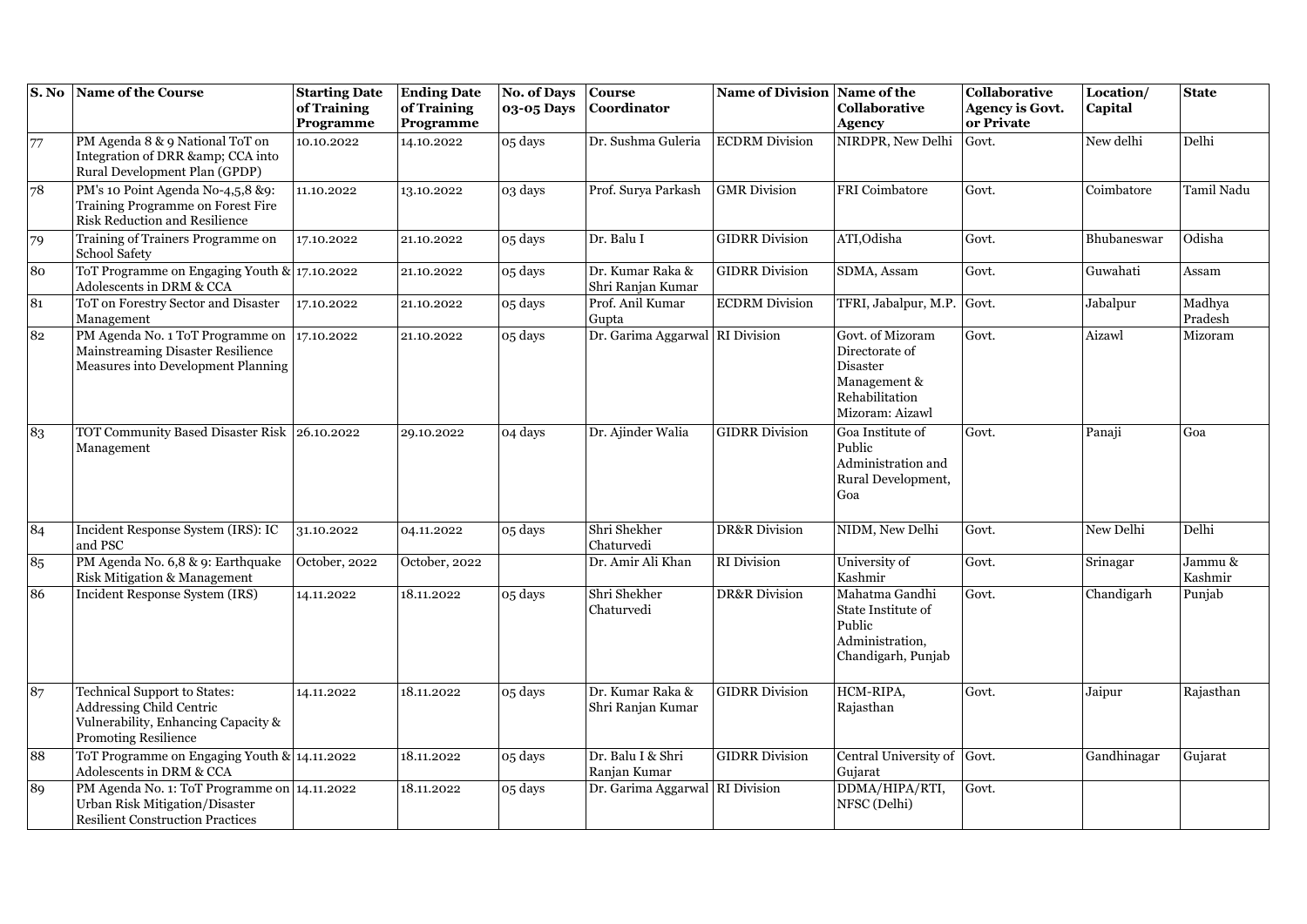| S. No | Name of the Course                                                                                                                                             | <b>Starting Date</b><br>of Training<br>Programme | <b>Ending Date</b><br>of Training<br>Programme | <b>No. of Days</b><br>03-05 Days | <b>Course</b><br>Coordinator          | Name of Division Name of the | Collaborative<br><b>Agency</b>                                                | Collaborative<br><b>Agency is Govt.</b><br>or Private | Location/<br>Capital | <b>State</b>         |
|-------|----------------------------------------------------------------------------------------------------------------------------------------------------------------|--------------------------------------------------|------------------------------------------------|----------------------------------|---------------------------------------|------------------------------|-------------------------------------------------------------------------------|-------------------------------------------------------|----------------------|----------------------|
| 90    | <b>Integration of Village Disaster</b><br>Management Plan with Gram<br>Panchayat (GPDP)                                                                        | 14.11.2022                                       | 18.11.2022                                     | 05 days                          | Dr. Sushma Guleria                    | <b>ECDRM</b> Division        | RIPA, Rajasthan                                                               | Govt.                                                 | Jaipur               | Rajasthan            |
| 91    | PM's 10 Point Agenda No-1,5,7 & 8:<br>ToT/PDP/FDP on Multi Hazard<br>Early Warning System with focus on<br>Common Alert Protocol and Last Mile<br>Connectivity | 15.11.2022                                       | 17.11.2022                                     | 03 days                          | Prof. Surya Parkash                   | <b>GMR</b> Division          | OSDMA, Odisha                                                                 | Govt.                                                 | Bhubaneswar          | Odisha               |
| 92    | Training Programme on<br>Technological Innovation in Weather<br>forecasting, Early Warning and Last<br>Mile Connectivity                                       | 16.011.2022                                      | 18.11.2022                                     | 03 days                          | Dr. Rajnish Ranjan                    | ECDRM/E-learning<br>Division | <b>SDMA</b><br>Meghalaya/ATI-<br>SDMA Arunachal<br>Pradesh/SDMA<br>Nagaland   | Govt.                                                 |                      |                      |
| 93    | TOT on Gender and Disaster<br>Management                                                                                                                       | 21.11.2022                                       | 25.11.2022                                     | 05 days                          | Dr. Ajinder Walia                     | <b>GIDRR Division</b>        | Vigyan Prasar, Noida Govt.                                                    |                                                       | Noida                | <b>Uttar Pradesh</b> |
| 94    | Training of Trainers Programme on<br>Child Centric Disaster Risk Reduction                                                                                     | 21.11.2022                                       | 25.11.2022                                     | 05 days                          | Dr. Kumar Raka &<br>Dr. Balu I        | <b>GIDRR</b> Division        | State Academy of<br><b>Training Manipur</b>                                   | Govt.                                                 | Imphal               | Manipur              |
| 95    | Training Programme on Safety and<br>Disaster Risk Management for<br>Industries                                                                                 | 22.11.2022                                       | 24.11.2022                                     | 03 days                          | Prof. Anil Kumar<br>Gupta             | <b>ECDRM</b> Division        | Fire & Safety<br>Institute, Goa / ATI<br>Goa                                  | Govt.                                                 |                      | Goa                  |
| 96    | Incident Response System with Spl.<br>Ref. to Hospital & Doctors                                                                                               | 28.11.2022                                       | 02.12.2022                                     | 05 days                          | Shri Shekher<br>Chaturvedi            | <b>DR&amp;R</b> Division     | Goa Institute of<br>Public<br>Administration and<br>Rural Development,<br>Goa | Govt.                                                 | Panaji               | Goa                  |
| 97    | Post Disaster Stress Management for<br><b>First Responders</b>                                                                                                 | 29.11.2022                                       | 01.12.2022                                     | 03 days                          | Dr. Ajinder Walia                     | <b>GIDRR Division</b>        | Tamil Nadu Dr<br>Ambedkar Law<br>University, Chennai                          | Govt.                                                 | Chennai              | Tamil Nadu           |
| 98    | PM Agenda No. 5,8 & 9: ToT on<br>Mainstreaming of Disaster Risk<br>Reduction for Urban Management                                                              | November, 2022                                   | November, 2022                                 |                                  | Dr. Amir Ali Khan                     | RI Division                  | YASHADA, Pune                                                                 | Govt.                                                 | Pune                 | Maharashtra          |
| 99    | PM's 10 Point Agenda No-1,8<br>&9:ToT/PDP/FDP on Chemical<br>Leakages and Industrial DRR                                                                       | 05.12.2022                                       | 07.12.2022                                     | 03 days                          | Prof. Surya Parkash                   | <b>GMR</b> Division          | ONGC-IPSHEM,<br>Goa                                                           | PSU                                                   | Panaji               | Goa                  |
| 100   | <b>Emergency Operations Centre:</b><br>Establishment & Operationalization                                                                                      | 05.12.2022                                       | 09.12.2022                                     | 05 days                          | Shri Shekher<br>Chaturvedi            | <b>DR&amp;R</b> Division     | NIDM, New Delhi                                                               | Govt.                                                 | New Delhi            | Delhi                |
| 101   | <b>Technical Support to States:</b><br><b>Addressing Child Centric</b><br>Vulnerability, Enhancing Capacity &<br><b>Promoting Resilience</b>                   | 05.12.2022                                       | 09.12.2022                                     | 05 days                          | Dr. Kumar Raka &<br>Shri Ranjan Kumar | <b>GIDRR Division</b>        | Administrative<br>Training Institute,<br>West Bengal                          | Govt.                                                 | Kolkatta             | West Bengal          |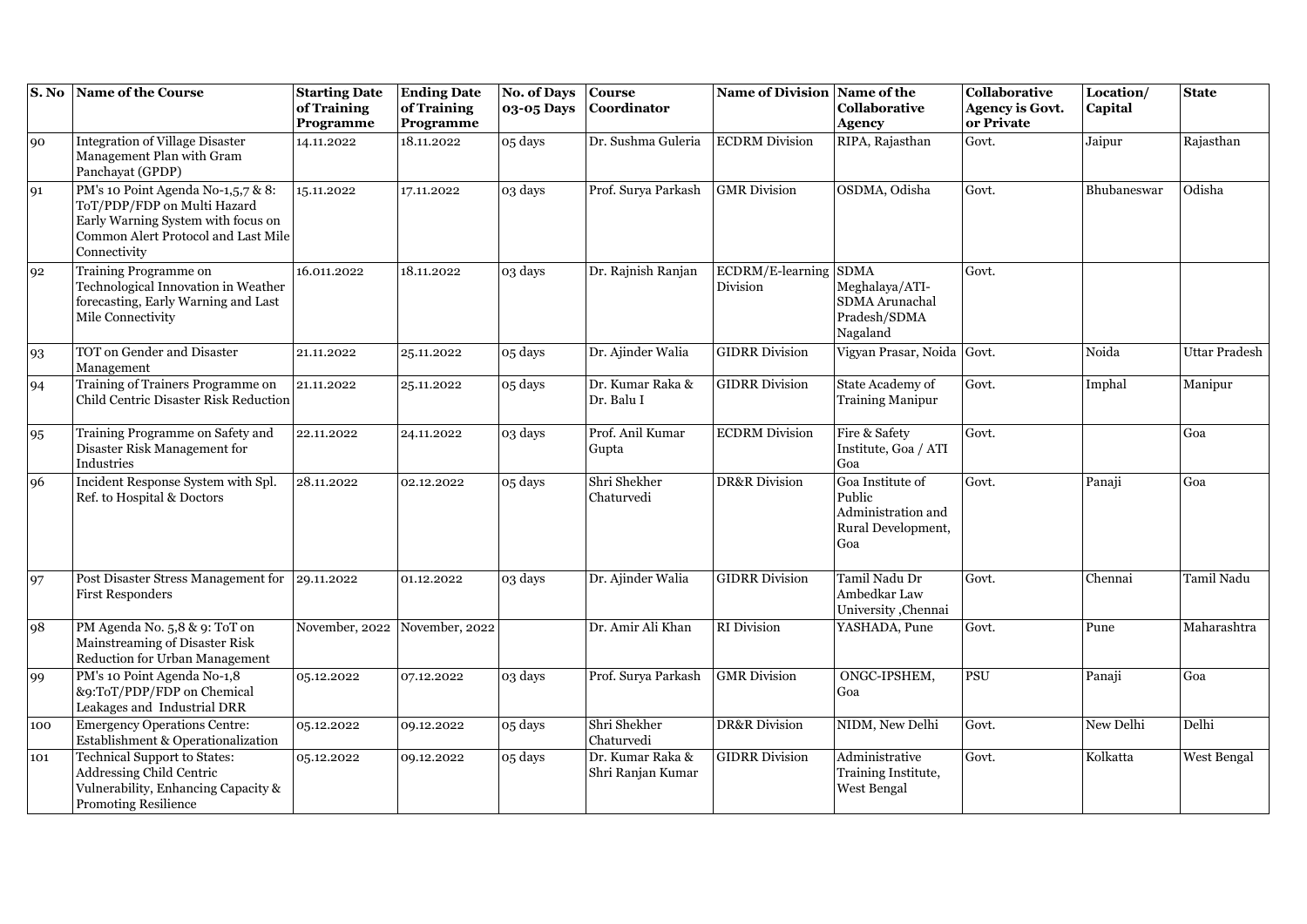| S. No | Name of the Course                                                                                                           | <b>Starting Date</b><br>of Training<br>Programme | <b>Ending Date</b><br>of Training<br>Programme | <b>No. of Days</b><br>03-05 Days | <b>Course</b><br>Coordinator       | Name of Division Name of the | Collaborative<br>Agency                                                                      | Collaborative<br><b>Agency is Govt.</b><br>or Private | Location/<br>Capital | <b>State</b>  |
|-------|------------------------------------------------------------------------------------------------------------------------------|--------------------------------------------------|------------------------------------------------|----------------------------------|------------------------------------|------------------------------|----------------------------------------------------------------------------------------------|-------------------------------------------------------|----------------------|---------------|
| 102   | Training of Trainers Programme on<br>Child Centric Disaster Risk Reduction                                                   | 12.12.2022                                       | 16.12.2022                                     | 05 days                          | Dr. Kumar Raka &<br>Dr. Balu I     | <b>GIDRR</b> Division        | Goa Institute of<br>Public<br>Administration and<br>Rural Development                        | Govt.                                                 | Panaji               | Goa           |
| 103   | National ToT on Integration of DRR<br>& CCA into Rural Development<br>(Tentative title) PM Agenda 1                          | 12.12.2022                                       | 16.12.2022                                     | 05 days                          | Dr. Sushma Guleria                 | <b>ECDRM</b> Division        | Mahatma Gandhi<br>Institute for<br><b>Combating Climate</b><br>Change (MGICCC),<br>New Delhi | Govt.                                                 | New Delhi            | Delhi         |
| 104   | Training Programme on Sustainable<br>Reconstruction & Recovery<br>Framework                                                  | 13.12.2022                                       | 15.12.2022                                     | $\overline{0}3$ days             | Prof. Anil Kumar<br>Gupta          | <b>ECDRM</b> Division        | ILDM, Kerala                                                                                 | Govt.                                                 | Trivandrum           | Kerala        |
| 105   | ToT on School Safety                                                                                                         | 19.12.2022                                       | 23.12.2022                                     | 05 days                          | Shri Shekher<br>Chaturvedi         | <b>DR&amp;R</b> Division     | Gopabandhu<br>Academy of<br>Administration,<br>Bhubaneswar,<br>Odisha                        | Govt.                                                 | Bhubaneswar          | Odisha        |
| 106   | PM Agenda No. 1: ToT Programme on 19.12.2022<br>Critical Infrastructure Resilience to<br>the Disasters                       |                                                  | 23.12.2022                                     | 05 days                          | Dr. Garima Aggarwal RI Division    |                              | CDM, ATI, Mysuru,<br>Bangalore/Delhi/<br>YASHDHA, Pune                                       | Govt.                                                 |                      |               |
| 107   | Training of Trainers Programme on<br>Engaging Youth & Adolescents in<br>DRM & CCA                                            | 19.12.2022                                       | 23.12.2022                                     | 05 days                          | Dr.Balu I & Shri<br>Ranjan Kumar   | <b>GIDRR</b> Division        | Central University of Govt.<br>Pondicherry                                                   |                                                       | Pondicherry          | Puducherry    |
| 108   | PM Agenda No. 5,8 & 9: ToT on<br>Mainstreaming of Disaster Risk<br>Reduction for Urban Management                            | December, 2022                                   | December, 2022                                 |                                  | Dr. Amir Ali Khan                  | RI Division                  | HCM-RIPA,<br>Rajasthan                                                                       | Govt.                                                 | Jaipur               | Rajasthan     |
| 109   | ToT/PDP on Preservation &<br>Conservation of Cultural Heritage<br>Sites and Precincts                                        | 03.01.2023                                       | 07.01.2023                                     | 05 days                          | Prof. Santosh Kumar GIDRR Division |                              | GIPARD, Goa                                                                                  | Govt.                                                 | Panaji               | Goa           |
| 110   | IRS: Basic & Intermediate for<br>Hospitals                                                                                   | 09.01.2023                                       | 13.01.2023                                     | 05 days                          | Shri Shekher<br>Chaturvedi         | <b>DR&amp;R</b> Division     | Yashwantrao Chavan<br>Academy of<br>Development<br>Administration,<br>Pune, Maharashtra      | Govt.                                                 | Pune                 | Maharashtra   |
| 111   | ToT on School Safety                                                                                                         | 09.01.2022                                       | 13.01.2022                                     | 05 days                          | Dr. Ajinder Walia                  | <b>GIDRR</b> Division        | Navodaya Vidyalaya<br>Samiti, Noida                                                          | Govt.                                                 | Noida                | Uttar Pradesh |
| 112   | Regional Level Training Programme<br>on Integration of Disaster<br>Management into Gram Panchayat<br>Development Plan (GPDP) | 10.01.2023                                       | 12.01.2023                                     | 03 days                          | Prof. Anil Kumar<br>Gupta          | <b>ECDRM</b> Division        | NIRD Guwahati,<br>Assam                                                                      | Govt.                                                 | Guwahati             | Assam         |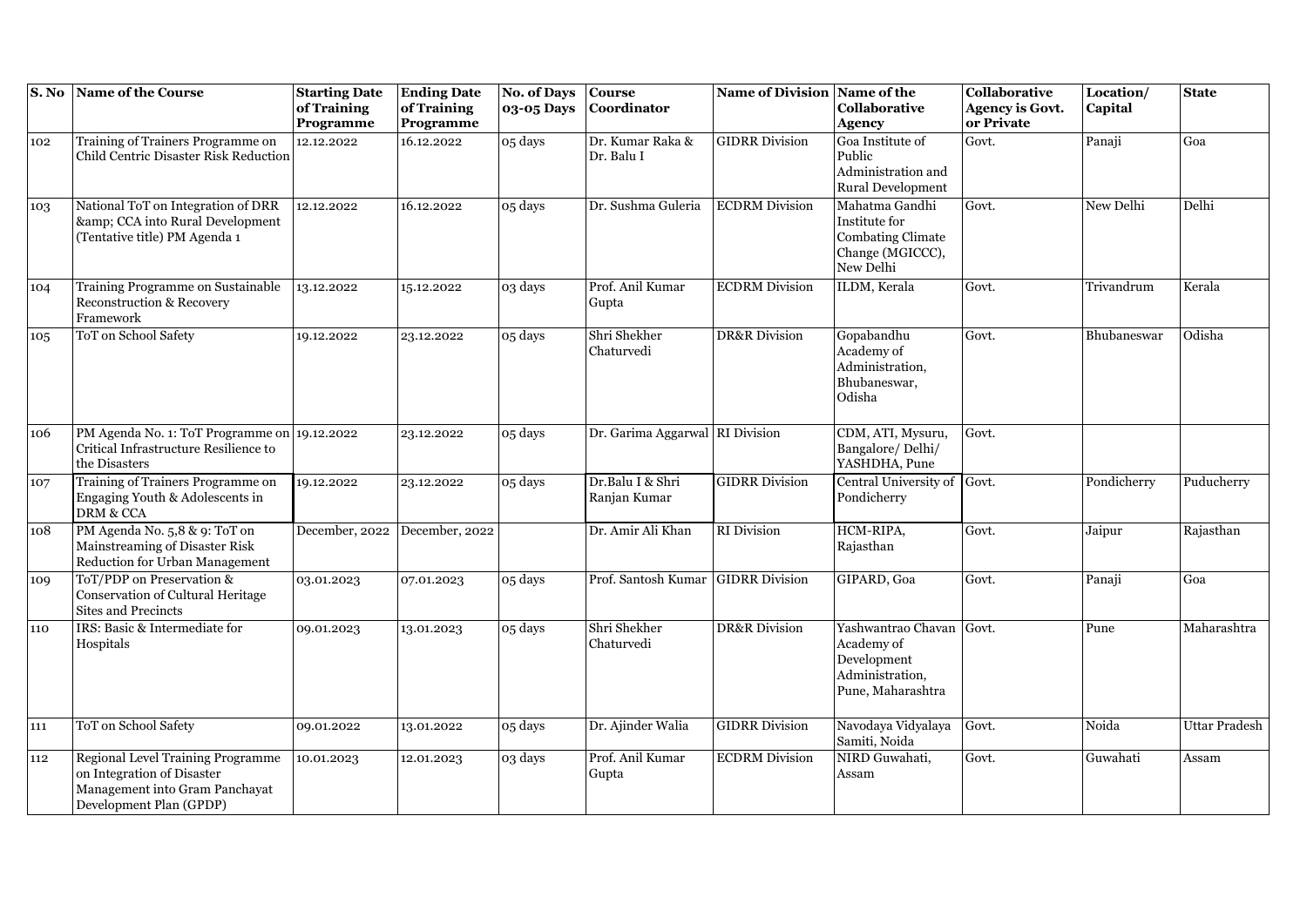| S. No | Name of the Course                                                                                                                                                                                     | <b>Starting Date</b><br>of Training | <b>Ending Date</b><br>of Training | <b>No. of Days</b><br>03-05 Days | <b>Course</b><br>Coordinator       | Name of Division Name of the | Collaborative                                              | Collaborative<br><b>Agency is Govt.</b> | Location/<br>Capital | <b>State</b>         |
|-------|--------------------------------------------------------------------------------------------------------------------------------------------------------------------------------------------------------|-------------------------------------|-----------------------------------|----------------------------------|------------------------------------|------------------------------|------------------------------------------------------------|-----------------------------------------|----------------------|----------------------|
|       |                                                                                                                                                                                                        | Programme                           | Programme                         |                                  |                                    |                              | <b>Agency</b>                                              | or Private                              |                      |                      |
| 113   | PM's 10 Point Agenda No-1,5,7 & 8:<br>ToT/PDP/FDP on Multi Hazard<br>Early Warning System, Common<br>Alert Protocols and Last Mile<br>Connectivity with focus on Floods,<br>Landslides and Coastal DRR | 10.01.2023                          | 12.01.2023                        | 03 days                          | Prof. Surya Parkash                | <b>GMR</b> Division          | ATI/SDMA                                                   | Govt.                                   |                      | Maharashtra          |
| 114   | PM Agenda No. 1&8: ToT on<br>Mitigation Measures for Urban<br><b>Resilience to Disasters</b>                                                                                                           | 16.01.2023                          | 20.01.2023                        | 05 days                          | Dr. Garima Aggarwal RI Division    |                              | HIPA/DCD/DDMA                                              | Govt.                                   |                      | Haryana              |
| 115   | ToT/PDP on Post Disaster Needs<br>Assessment for Long Term Recovery                                                                                                                                    | 17.01.2023                          | 21.01.2023                        | 05 days                          | Prof. Santosh Kumar GIDRR Division |                              | Gujarat Institute of<br>Disaster<br>Management (GIDM)      | Govt.                                   | Ahmedabad            | Gujarat              |
| 116   | CBDRM (Mainstreaming Food and<br>Nutrition Security as a sub-session)<br>PM Agenda 1, 8 & 9                                                                                                            | 18.01.2023                          | 20.01.2023                        | 03 days                          | Dr. Sushma Guleria                 | <b>ECDRM</b> Division        | NIDM, New Delhi                                            | Govt.                                   | New Delhi            | Delhi                |
| 117   | PM Agenda No. 2 & 8: Disaster Risk<br><b>Reduction in Rural Context</b>                                                                                                                                | January, 2023                       | January, 2023                     |                                  | Dr. Amir Ali Khan                  | RI Division                  | DDU Institute for<br>Rural Development,<br>Agra University | Govt.                                   | Agra                 | Uttar Pradesh        |
| 118   | Incident Response System (IRS): OSC 06.02.2023<br>and SO                                                                                                                                               |                                     | 10.02.2023                        | 05 days                          | Shri Shekher<br>Chaturvedi         | <b>DR&amp;R</b> Division     | NIDM, New Delhi                                            | Govt.                                   | New Delhi            | Delhi                |
| 119   | National Level ToT on Chemical &<br>Petrochemicals Sector DRR                                                                                                                                          | 07.02.2023                          | 09.02.2023                        | 03 days                          | Prof. Anil Kumar<br>Gupta          | <b>ECDRM</b> Division        | YASHADA Pune /<br>GIDM Gujarat / DMI<br>Bhopal             | Govt.                                   |                      |                      |
| 120   | Post Disaster Stress Management for<br><b>First Responders of Disasters</b>                                                                                                                            | 08.02.2023                          | 10.02.2023                        | 03 days                          | Dr. Ajinder Walia                  | <b>GIDRR</b> Division        | MCHRDI, Telangana Govt.                                    |                                         | Hyderabad            | Telangana            |
| 121   | PM's 10 Point Agenda No-1,5,8 & 9:<br>ToT/PDP/FDP on Safer Sustainable<br>Hill Area Development with special<br>attention to GLOFS, LLOFS,<br>Landslides, Avalanches, Earthquakes<br>& Forest Fires    | 13.02.2023                          | 17.02.2023                        | 05 days                          | Prof. Surya Parkash                | <b>GMR</b> Division          | SDMA, Sikkim                                               | Govt.                                   | Gangtok              | Sikkim               |
| 122   | PM Agenda No. 1 and 8: ToT<br>Programme on Disaster Management<br>Plan for Industrial Areas                                                                                                            | 13.02.2023                          | 17.02.2023                        | 05 days                          | Dr. Garima Aggarwal RI Division    |                              | DDMA/DSIIDC/RTI, Govt.<br>NFSC (Delhi)                     |                                         |                      | Delhi                |
| 123   | Preparation of Office Disaster<br>Management Plan (ODMP)                                                                                                                                               | 15.02.2023                          | 17.02.2023                        | 03 days                          | Dr. Sushma Guleria                 | <b>ECDRM</b> Division        | UTCS, New Delhi                                            | Govt.                                   | New delhi            | Delhi                |
| 124   | PM Agenda No. 4,7 & 8: School Safety February, 2023<br>Plan and Auditing                                                                                                                               |                                     | February, 2023                    |                                  | Dr. Amir Ali Khan                  | RI Division                  | GIPARD, Goa                                                | Govt.                                   | Panaji               | Goa                  |
| 125   | IRS System                                                                                                                                                                                             | 13.03.2023                          | 17.03.2023                        | 05 days                          | Shri Shekher<br>Chaturvedi         | <b>DR&amp;R</b> Division     | UPSDMA, Uttar<br>Pradesh                                   | Govt.                                   | Lucknow              | <b>Uttar Pradesh</b> |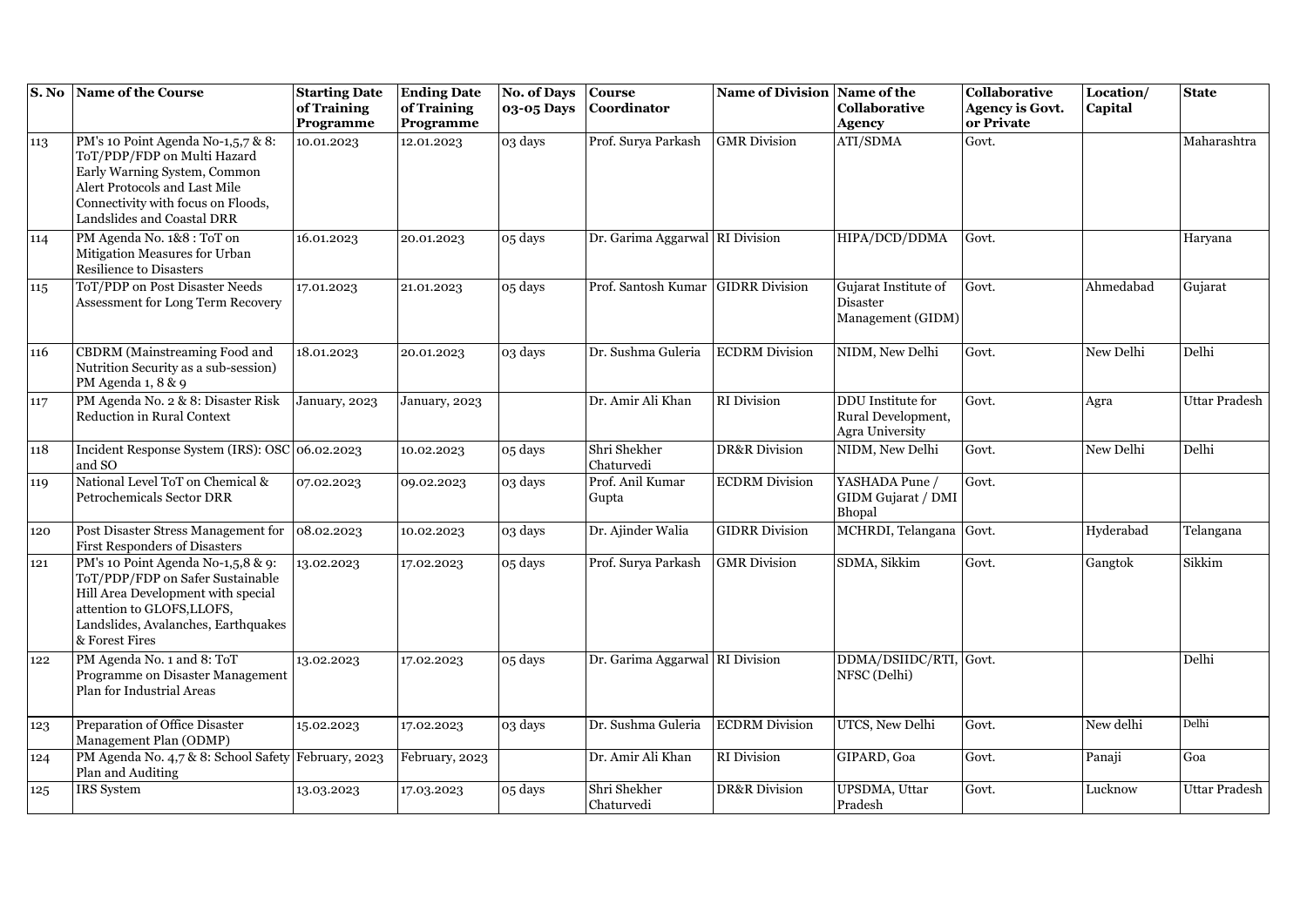| S. No          | Name of the Course                                                                                                                                    | <b>Starting Date</b><br>of Training<br>Programme | <b>Ending Date</b><br>of Training<br>Programme | No. of Days<br>03-05 Days | <b>Course</b><br><b>Coordinator</b> | Name of Division Name of the | Collaborative<br><b>Agency</b>               | Collaborative<br><b>Agency is Govt.</b><br>or Private | Location/<br>Capital | <b>State</b>         |
|----------------|-------------------------------------------------------------------------------------------------------------------------------------------------------|--------------------------------------------------|------------------------------------------------|---------------------------|-------------------------------------|------------------------------|----------------------------------------------|-------------------------------------------------------|----------------------|----------------------|
| 126            | PM's 10 Point Agenda No-8:<br>ToT/PDP/FDP on Coastal DRR&R<br>with special emphasis on Tsunami,<br>Landslides, Cyclones and Extreme<br>Weather Events | 13.03.2023                                       | 17.03.2023                                     | 05 days                   | Prof. Surya Parkash                 | <b>GMR</b> Division          | SDMA, Kerala                                 | Govt.                                                 | Trivandrum           | Kerala               |
| 127            | PM Agenda No. 1 and 8: Urban Risk<br>Mitigation/Critical Infrastructure<br>Resilience to Disasters in Public<br><b>Buildings</b>                      | 13.03.2023                                       | 17.03.2023                                     | 05 days                   | Dr. Garima Aggarwal RI Division     |                              | DDMA/HIPA                                    | Govt.                                                 |                      |                      |
| 128            | TOT on Psychosocial Care in Disaster 13.03.2023<br>Management                                                                                         |                                                  | 17.03.2023                                     | 05 days                   | Dr. Ajinder Walia                   | <b>GIDRR Division</b>        | MGSIPA, Punjab                               | Govt.                                                 | Chandigarh           | Punjab               |
| 129            | Faculty Development Programme for 20.03.2023<br>Disaster Management                                                                                   |                                                  | 24.03.2023                                     | 05 days                   | Dr. Sushma Guleria                  | <b>ECDRM</b> Division        | MGSIPA,<br>Chandigarh, Punjab                | Govt.                                                 | Chandigarh           | Punjab               |
| 130            | ToT/PDP on Post Disaster Needs<br>Assessment for Long Term Recovery                                                                                   | 27.03.2023                                       | 31.03.2023                                     | 05 days                   | Prof. Santosh Kumar                 | <b>GIDRR</b> Division        | MGSIPA, Punjab                               | Govt.                                                 | Chandigarh           | Punjab               |
| 131            | PM Agenda No. 4,7 & 8: ToT on<br>School Safety Plan and Auditing                                                                                      | March, 2023                                      | March, 2023                                    |                           | Dr. Amir Ali Khan                   | <b>RI</b> Division           | MCHRDI, Telangana                            | Govt.                                                 | Hyderabad            | Telangana            |
|                |                                                                                                                                                       |                                                  |                                                |                           | Conference/Workshop/Seminar         |                              |                                              |                                                       |                      |                      |
| $\mathbf{1}$   | PM Agenda No.1 & 8:<br><b>WorkshopCapacity Enhancement for</b><br><b>Disaster Risk Reduction and Resilience</b>                                       | 20.04.2022                                       | 21.04.2022                                     | 02 days                   | Prof. Surya Parkash                 | <b>GMR</b> Division          | RAKNPA Ghaziabad                             | Govt.                                                 | Ghaziabad            | <b>Uttar Pradesh</b> |
| $\overline{2}$ | <b>Workshop on Public Health Emergency,</b><br><b>Disaster Preparedness and Response</b>                                                              | 01.06.2022                                       | 01.06.2022                                     | 01 day                    | Prof. Surya Parkash                 | <b>GMR</b> Division          | NCDC, Govt of India,<br>Govt. of Uttarakhand | Govt.                                                 | Dehradun             | Uttarakhand          |
| 3              | Kedarnath 2013 to Chamoli 2021:<br>Decoding Learnings for Sustainable<br>and Safe Hill Area Development                                               | 06.06.2022                                       | 06.06.2022                                     | 01 day                    | Prof. Surya Parkash                 | <b>GMR</b> Division          | NIDM, New Delhi                              | Govt.                                                 | New Delhi            | Delhi                |
| $\overline{4}$ | Orientation Workshop for Nodal Officers 27.06.2022<br>of Disaster Management of<br><b>Ministries/Departments of Government</b><br>of India            |                                                  | 28.06.2022                                     | 02 days                   | Prof. Santosh Kumar                 | <b>GIDRR Division</b>        | NIDM, New Delhi                              | Govt.                                                 | New Delhi            | Delhi                |
| $\overline{5}$ | Multi Stakeholder Workshop on<br>Management of Chemical<br>Emergencies                                                                                | 30.06.2022                                       | 01.07.2022                                     | 02 days                   | Prof. Surya Parkash                 | <b>GMR</b> Division          | NCDC MoHFW and<br><b>WHO</b>                 | Govt.                                                 | Bhopal               | Madhya<br>Pradesh    |
| 6              | Earthquake Risk Mitigation and<br>Preparedness in North East India                                                                                    | June/July, 2022                                  | June/July, 2022                                |                           | Dr. Amir Ali Khan                   | RI Division                  | SDMA Meghalaya                               | Govt.                                                 | Shillong             | Meghalaya            |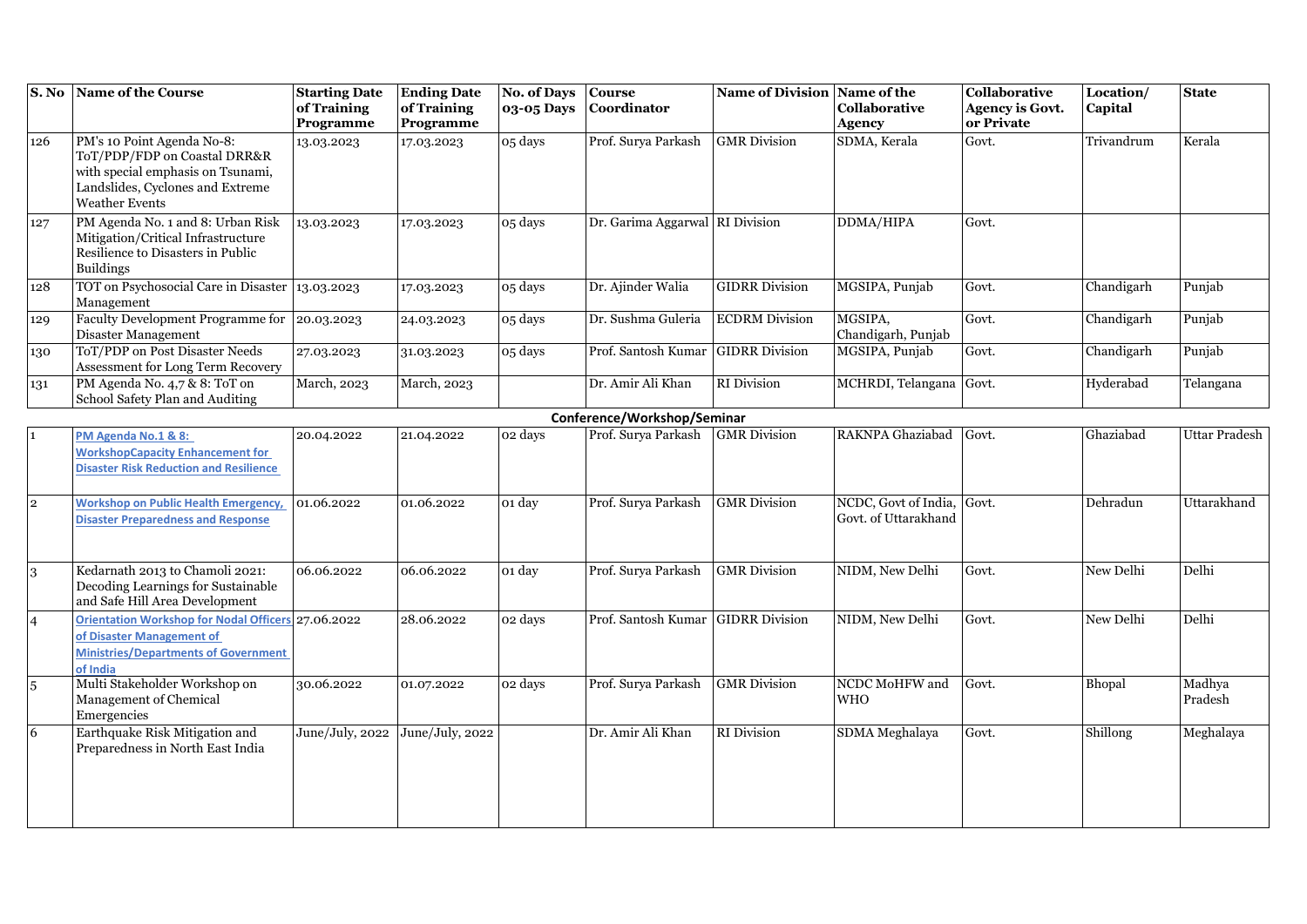|                  | S. No Name of the Course                                                                                                                  | <b>Starting Date</b><br>of Training<br>Programme | <b>Ending Date</b><br>of Training<br>Programme | No. of Days Course<br>03-05 Days | Coordinator                | Name of Division Name of the               | Collaborative<br><b>Agency</b>           | Collaborative<br><b>Agency is Govt.</b><br>or Private | Location/<br>Capital | <b>State</b>  |
|------------------|-------------------------------------------------------------------------------------------------------------------------------------------|--------------------------------------------------|------------------------------------------------|----------------------------------|----------------------------|--------------------------------------------|------------------------------------------|-------------------------------------------------------|----------------------|---------------|
|                  | Workshop on Public Health<br>Emergency & Disaster Mangement                                                                               | 24.08.2022                                       | 24.08.2022                                     | 01 day                           | Prof. Surya Parkash        | <b>GMR</b> Division                        | NCDC, MHFW, CDC<br>India                 |                                                       | New Delhi            | Delhi         |
|                  | Enhancing Resilience for Disaster<br><b>Risk Reduction</b>                                                                                | September/<br>October, 2022                      | September/<br>October, 2022                    |                                  | Dr. Amir Ali Khan          | <b>RI</b> Division                         | J & K State EOC                          | Govt.                                                 | Srinagar             | J & K         |
| 9                | Workshop on Boat & Navigational<br>Safety with Special Reference to Hy-<br>met Disasters                                                  | 10.10.2022                                       | 12.10.2022                                     | 03 days                          | Dr. Rajnish Ranjan         | ECDRM/E-learning   IWAI, Patna<br>Division |                                          | Govt.                                                 | Patna                | Bihar         |
| 10               | Lessons Learnt from responding<br>through Incident response system<br>(IRS) to various disasters which<br>happened during last five years | 14.10.2022<br>(Tentative)                        | 14.10.2022<br>(Tentative)                      | 01 day                           | Shri Shekher<br>Chaturvedi | DR& R Division                             | Yet not decided                          |                                                       | New Delhi            | Delhi         |
| 11               | International Conference on<br>Environmental Sustainability and<br>Biotechnology: Opportunities and<br>Challenges                         | 16.11.2022                                       | 18.11.2022                                     | 03 days                          | Prof. Anil Kumar<br>Gupta  | <b>ECDRM</b> Division                      | <b>BBAU, Lucknow</b>                     | Govt.                                                 | Lucknow              | Uttar Pradesh |
| 12               | Regional Conference on<br>strengthening the resilience of food<br>systems in climate fragilities and<br>disasters                         | November/<br>December 2022                       | November/<br>December 2022                     |                                  | Dr. Sushma Guleria         | <b>ECDRM</b> Division                      | New Delhi                                |                                                       | New Delhi            | Delhi         |
| 13               | <b>Hospital Preparedness</b>                                                                                                              | November/<br>December, 2022                      | November/<br>December, 2022                    |                                  | Dr. Amir Ali Khan          | <b>RI</b> Division                         | PGIMER Chandigarh Govt.                  |                                                       | Chandigarh           | Punjab        |
| 14               | Reducing Risk: Capacity Building                                                                                                          | 01.12.2022                                       | 02.12.2022                                     | 02 days                          | Prof. Santosh Kumar        | <b>GIDRR</b> Division                      | NIDM, New Delhi                          | Govt.                                                 | New Delhi            | Delhi         |
| $15\overline{)}$ | Workshop on DRM for Relief<br>Commissioners and Nodal Officers<br>from SDMAs                                                              | 21.01.2023                                       | 22.01.2023                                     | 02 days                          | Prof. Anil K Gupta         | <b>ECDRM</b> Division                      | NIDM, New Delhi                          | Govt.                                                 | New Delhi            | Delhi         |
| 16               | National Workshop on Status of DRR<br>integration into GPDP by all<br>Panchayats                                                          | January, 2023                                    | Janurary, 2023                                 |                                  | Dr. Sushma Guleria         | <b>ECDRM</b> Division                      | NIRDPR,<br>HYDERABAD/<br>NIDM, New Delhi | Govt.                                                 |                      |               |
| 17               | National Conference on Coastal<br>Disaster Risk Reduction and<br>Resilience                                                               | 21.02.2023                                       | 21.02.2023                                     | 01 day                           | Prof. Surya Parkash        | <b>GMR</b> Division                        | NIDM, New Delhi                          | Govt.                                                 | New Delhi            | Delhi         |